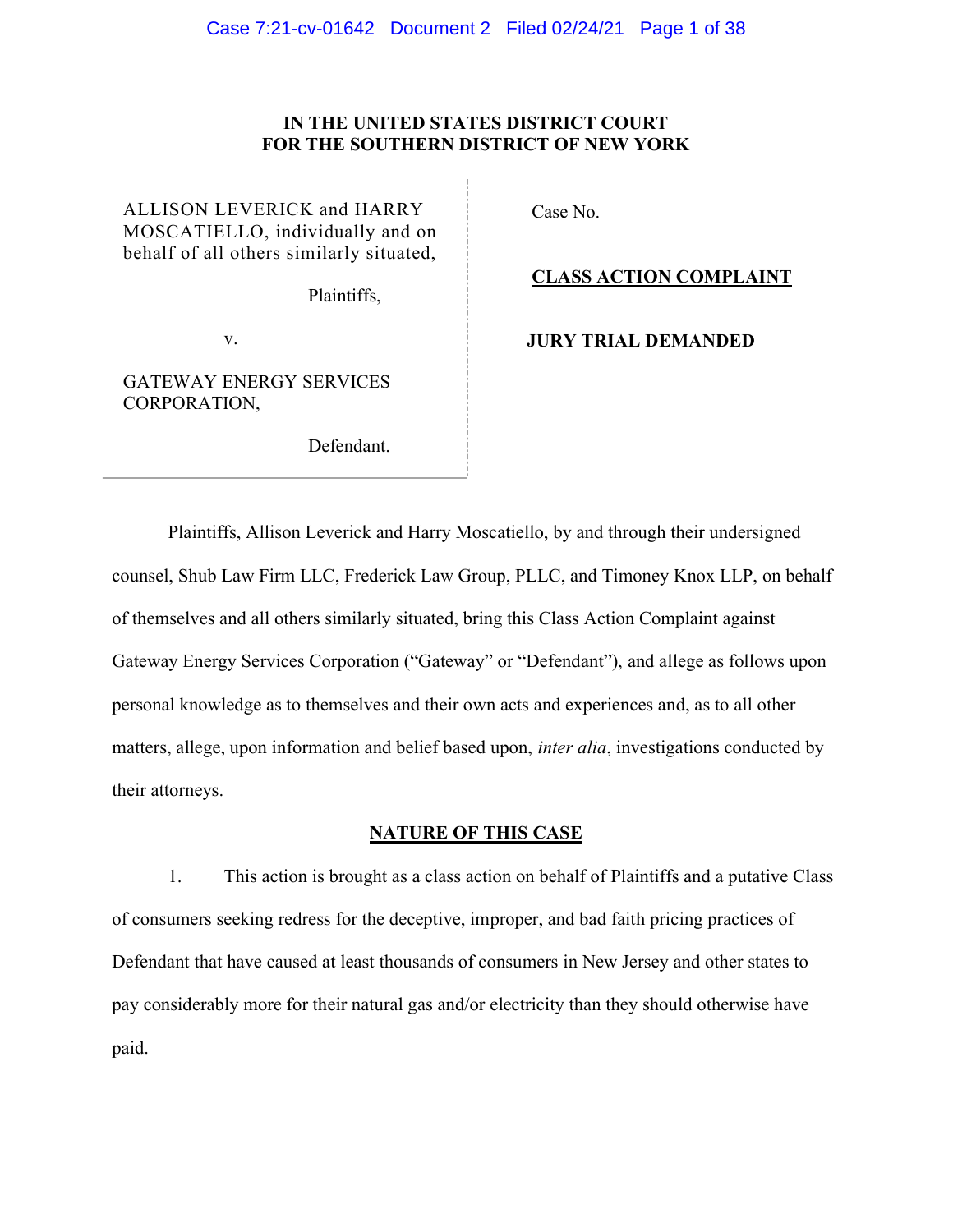### Case 7:21-cv-01642 Document 2 Filed 02/24/21 Page 2 of 38

2. Defendant has taken advantage of the deregulation of the retail natural gas and electricity markets in New Jersey and other states by luring consumers into switching energy suppliers with false and deceptive promises that it offers competitive rates.

3. Furthermore, Defendant makes false contractual promises of a market-based variable rate for natural gas and electricity.

4. But Defendant's rates are not competitive, nor are they market based. In fact, Defendant's variable rates are substantially higher than those otherwise available from its customers' local utilities in the energy marketplace. As a result, consumers are being fleeced millions of dollars in exorbitant charges for their natural gas and/or electricity.

5. Plaintiffs, on behalf of the Classes they seek to represent, bring this lawsuit based on Gateway's unlawful and unconscionable consumer practices under the New Jersey Consumer Fraud Act, N.J.S.A. §§ 56:8-1 et seq. and its violations of the New Jersey Truth-in-Consumer Contract, Warranty and Notice Act, N.J.S.A. § 56:12-15 (the "TCCWNA"), as well as for breach of contract and breach of the implied covenant of good faith and fair dealing. Through its deceptive and unconscionable practices, Gateway bilked the class of thousands of current and former variable rate gas and electric customers out of millions of dollars. Accordingly, this lawsuit seeks, inter alia, injunctive relief, actual damages and refunds, treble damages, punitive damages, attorneys' fees, and the costs of this suit.

### JURISDICTION AND VENUE

6. This Court has jurisdiction over all causes of action asserted herein, pursuant to 28 U.S.C. § 1332(d), because the aggregate claims of the Classes exceed the sum or value of \$5,000,000.00, and there is diversity of citizenship between the proposed Class members and the Defendant.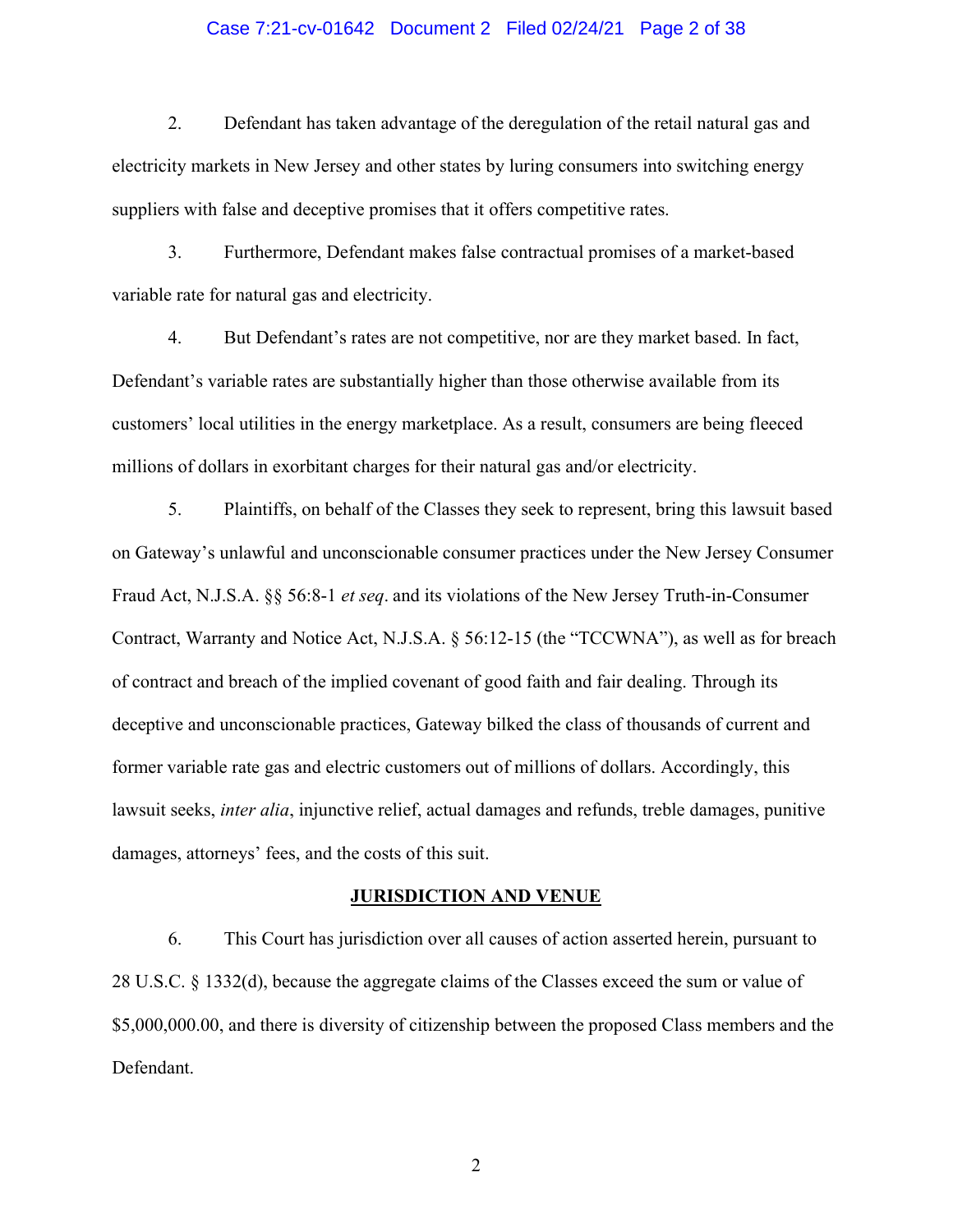### Case 7:21-cv-01642 Document 2 Filed 02/24/21 Page 3 of 38

7. Venue is proper in this district pursuant to 28 U.S.C. § 1391(b)(1) and (2). Defendant's corporate headquarters and principal place of business are in this District and Defendant's deceptive practices occurred in this District.

### PARTIES

8. Plaintiff Allison Leverick is a citizen of New Jersey residing in Haddonfield, New Jersey. Ms. Leverick was a customer of Gateway's from approximately March 2013 through approximately December 2018 for natural gas and electricity, and as a result of Defendant's deceptive conduct, she incurred excessive charges for her natural gas and electricity.

9. Plaintiff Harry Moscatiello is a citizen of New Jersey residing in Cranford, New Jersey. Mr. Moscatiello was a customer of Gateway's from approximately December 2012 through approximately March 2015 for electric and from approximately January 2013 through approximately March 2019 for natural gas, and as a result of Defendant's deceptive conduct, he incurred excessive charges for his natural gas and electricity.

10. Defendant Gateway Energy Services Corporation is a citizen of New York, having been organized under the laws of New York, and with a principal place of business or corporate headquarters in Montebello, New York, located in Rockland County. Gateway has at least thousands of customers in New Jersey and thousands of customers in the other states in which it operates including Kentucky, Maryland, Ohio, Pennsylvania, and Virginia, and tens of millions of dollars in revenues.

### STATEMENT OF FACTS

## A. Background on Energy Supply Companies ("ESCOs")

11. Prior to 1997, energy utility companies sold electricity and delivered it through their power lines to individuals and businesses. Thus, consumers did not have a choice to buy energy from alternative suppliers. In 1997, 17 states began to deregulate energy. This supposedly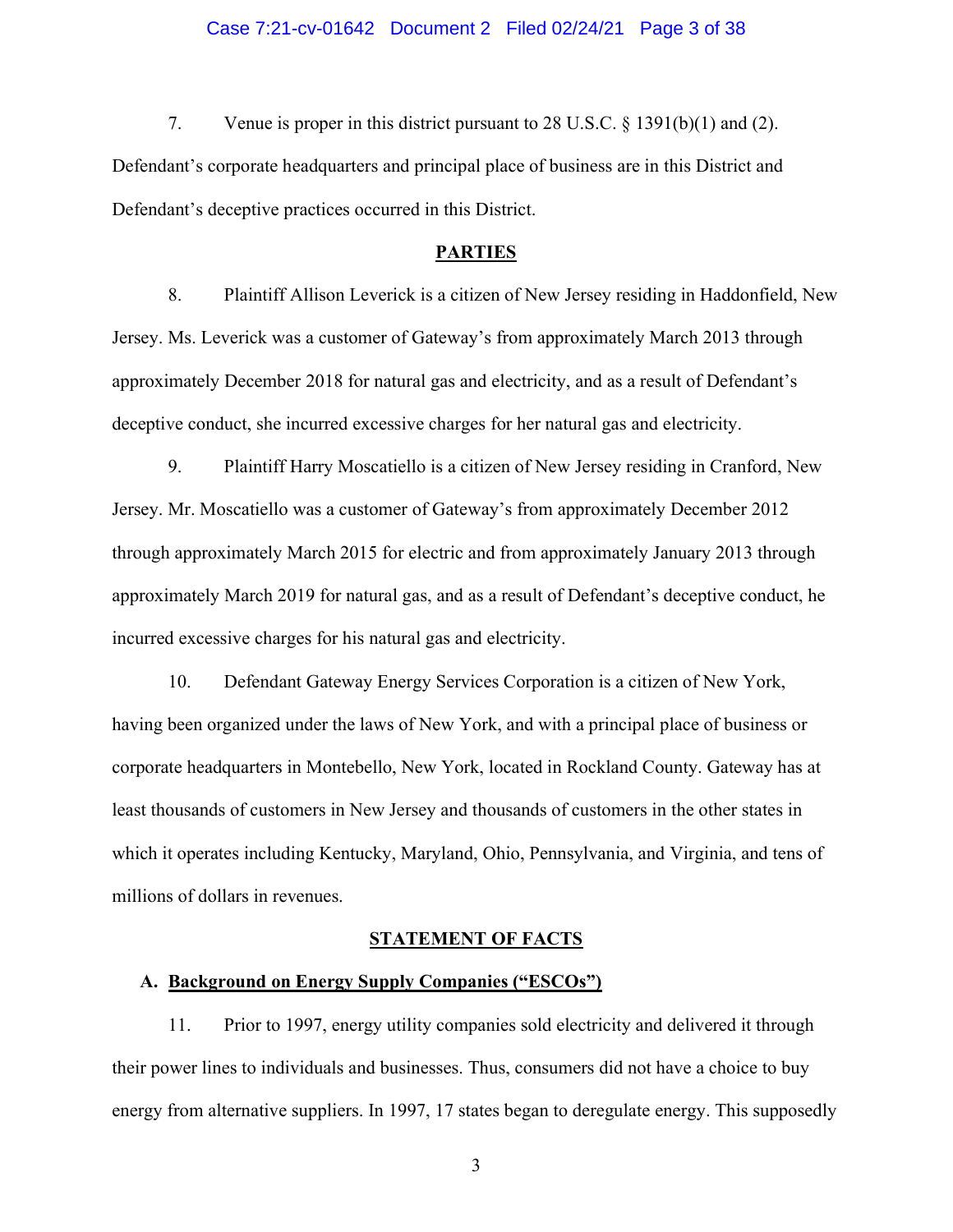### Case 7:21-cv-01642 Document 2 Filed 02/24/21 Page 4 of 38

allowed independent energy supply companies ("ESCOs") to supply energy to homes and businesses at competitive prices. Indeed, one of the primary goals of deregulation was increased competition in the industry, with a focus on achieving greater consumer choice and reduced energy rates.

12. In an energy deregulation state like New Jersey, the utility company, or "LDC", is not allowed to profit from buying or selling energy. Whatever the energy costs the utility company to produce or procure is what they may charge the customer. It can profit only from the delivery. It owns the wires the energy is sent through and gets paid for the delivery of the energy no matter where it comes from. Of course, utilities still must cover for ordinary operating expenses, such as rent, payroll, supplies, marketing, and overhead. Thus, local utilities cannot simply buy electricity at the wholesale market rate and sell it to their customers at that same rate.

13. In contrast, ESCOs can profit from buying and selling energy to customers, because they are not subject to the same regulations as utility companies. Thus, deregulation enables energy customers to shop for electric and gas services by separating the supply and delivery portion of these services, and opening up the supply portion to competition from ESCOs. This supposedly enables consumers to shop around for the best price on their energy supplies and in turn, save money on their energy bills.

14. In deregulated states, ESCOs may compete to supply energy services, but the local public utility companies continue to deliver power through their wires regardless of which company supplies them. In addition, the local public utility may continue to supply metering, billing, and related administrative services to the consumer, regardless of who supplies the energy services. Thus, the public utility continues to generate and send periodic bills directly to the consumer for the energy it supplies, even after a consumer has enrolled in or "switched" to an ESCO. The fact that the energy services for which the customer is being billed for are now being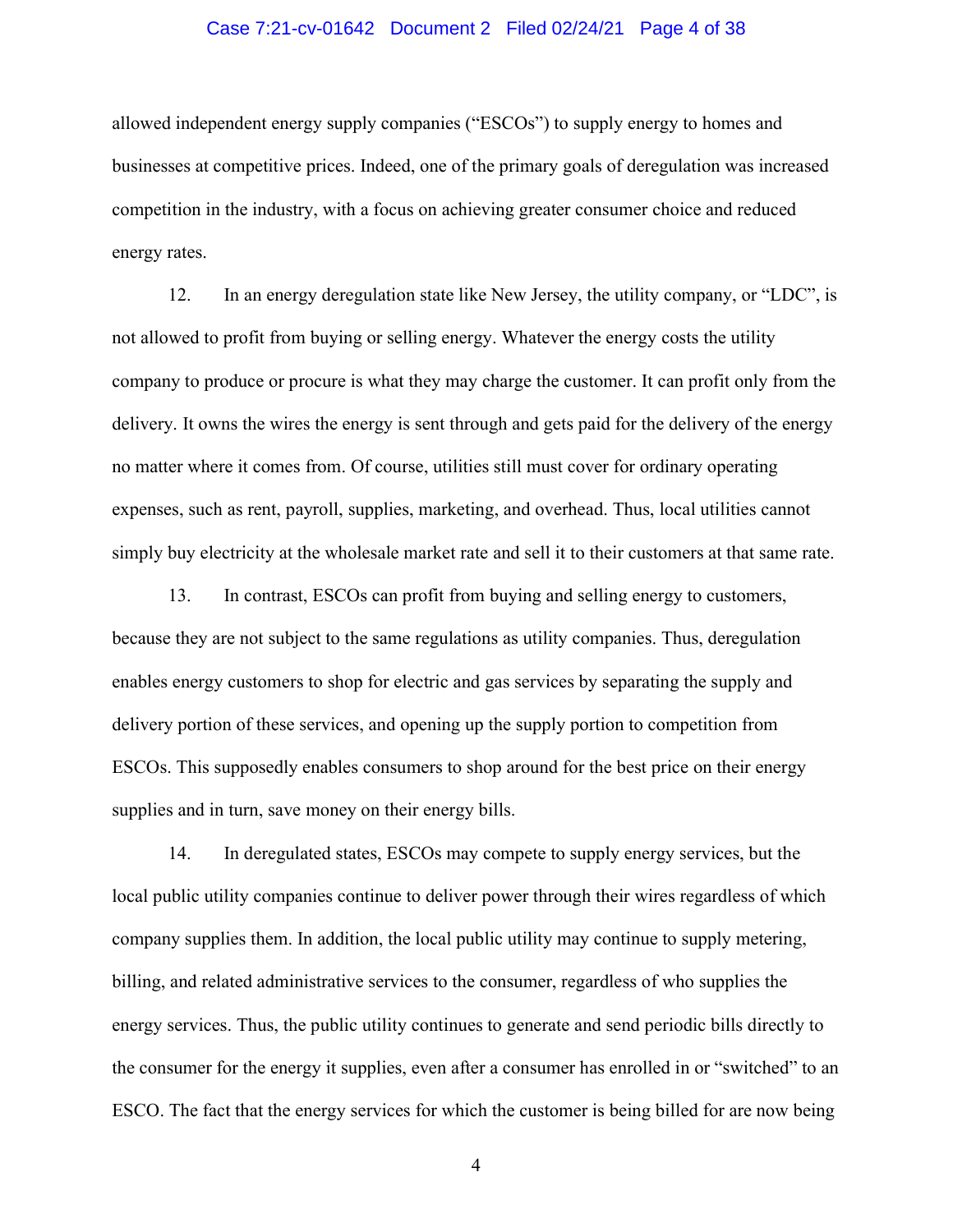### Case 7:21-cv-01642 Document 2 Filed 02/24/21 Page 5 of 38

provided by an ESCO is noted on the bill, often in very fine print that is easily overlooked by a reasonable consumer. The bill otherwise looks substantially the same as it did before the switch.

15. Although deregulation may increase competition for energy supply services, because there is no regulatory authority over the prices that ESCOs charge their customers, these unregulated suppliers are not required to purchase long-term energy contracts, compared to the local utility companies, which would help insulate residential customers from sharp price fluctuations.

16. Therefore, ESCOs should be able to offer rates competitive with, or substantially lower than, utilities, and in fact many do. Indeed, Gateway and its parent corporation Direct Energy, offered fixed rates during the time Plaintiffs were Gateway customers that were competitive with or much lower than New Jersey utility rates.

17. Because the prices they charge their customers are not regulated, ESCOs often choose to offer variable rate contracts, giving them the ability to change their rates to meet market conditions. When market conditions cooperate, an ESCO is able to offer potential customers significant cost savings in order to entice them into enrolling in their services and entering into a contract.

18. In order to entice customers to enroll in these variable rate plans, however, ESCOs, like Gateway, typically offer initial fixed rate plans with promises of competitive rates and/or savings if the customer switches from his or her local utility to the ESCO. The fixed rate is temporary, and once the fixed rate expires, the ESCO converts the customer to its variable rate plan.

## B. The Failure of Energy Deregulation and Resulting Harm to Consumers

19. Almost all states that deregulated their energy markets did so in the mid- to late-1990s. This wave of deregulation was frantically pushed by then-corporate behemoth Enron. For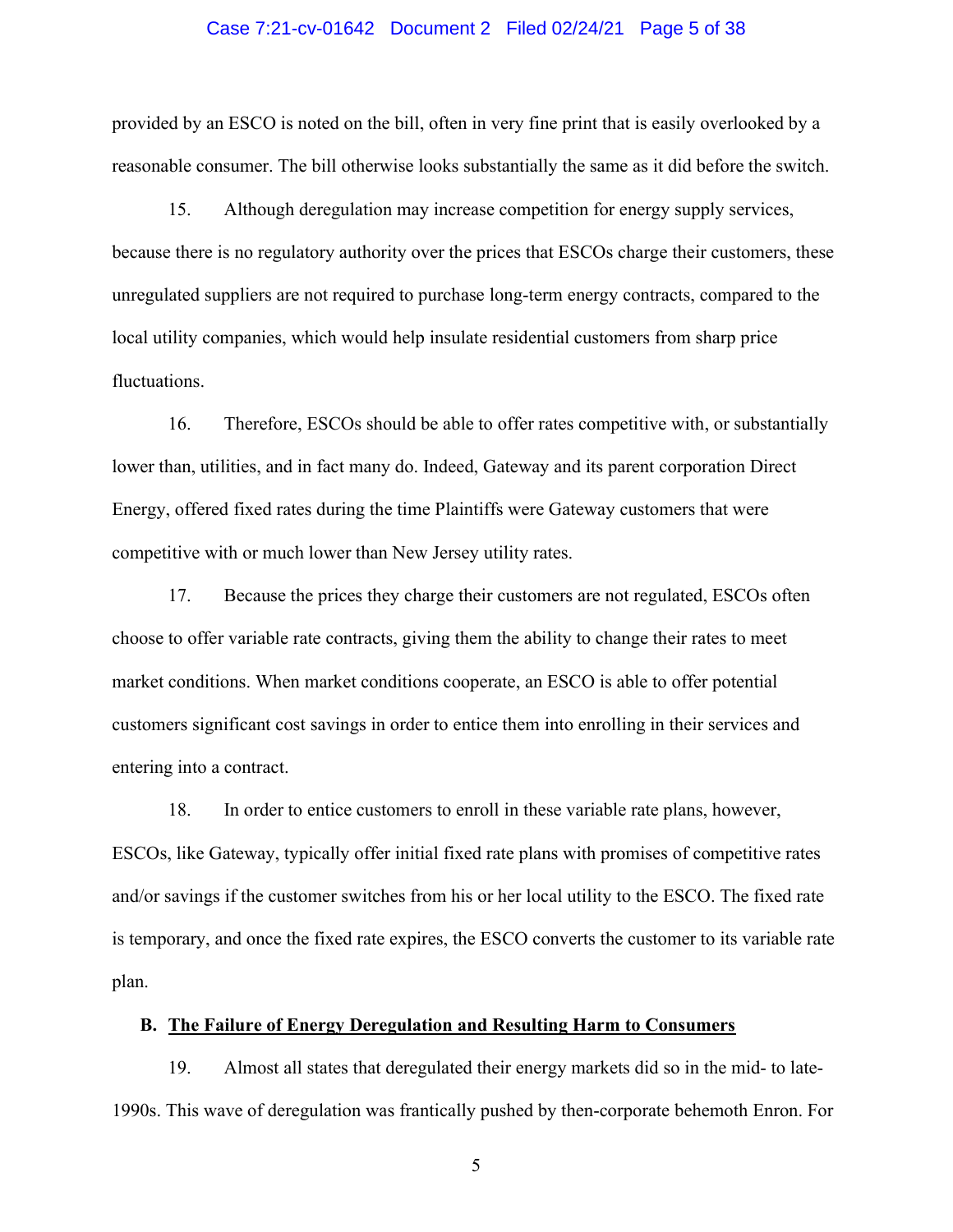### Case 7:21-cv-01642 Document 2 Filed 02/24/21 Page 6 of 38

example, in December 1996 when energy deregulation was being considered in Connecticut, "the most aggressive proponent" of deregulation, Enron CEO Jeffrey Skilling, said:

> Every day we delay [deregulation], we're costing consumers a lot of money  $\dots$ It can be done quickly. The key is to get the legislation done fast.<sup>1</sup>

20. Changing the industry under this sense of urgency and with inadequate protections against abuse resulted in serious harm to consumers in deregulated states, and has spawned a return to sensible regulation. The number of full or partially deregulated states has dwindled to only seventeen and the District of Columbia, down from forty-two states in 2001 that had started to or were considering deregulation. Even some deregulated states have recognized deregulation's potential harm to everyday consumers and now only allow large-scale consumers to shop for their energy supplier.

21. Responding to shocking energy prices often paid by ordinary consumers, many key supporters of deregulation now regret the role they played. For example, reflecting on Maryland's failed deregulation experience, a Maryland Senator commented: "Deregulation has failed. We are not going to give up on re-regulation till it is done."<sup>2</sup>

22. A Connecticut leader who participated in that state's experiment with energy deregulation was similarly regretful:

Probably six out of the 187 legislators understood it at the time, because it is so incredibly complex . . . . If somebody says, no, we didn't screw up, then I don't know what world [they] are living in. We did.<sup>3</sup>

23. Massachusetts Attorney General Maura Healey has also expressed serious concerns about deceptive practices of competitive electric suppliers like Gateway. In March 2018, Attorney General Healey issued a report calling for an end to the competitive electricity

<sup>&</sup>lt;sup>1</sup> Christopher Keating, *Eight Years Later ... "Deregulation Failed"* HARTFORD COURANT, Jan. 21, 2007.

<sup>&</sup>lt;sup>2</sup> David Hill, State Legislators Say Utility Deregulation Has Failed in its Goals, THE WASHINGTON TIMES, May 4, 2011.

<sup>&</sup>lt;sup>3</sup> Keating, *supra* note 5.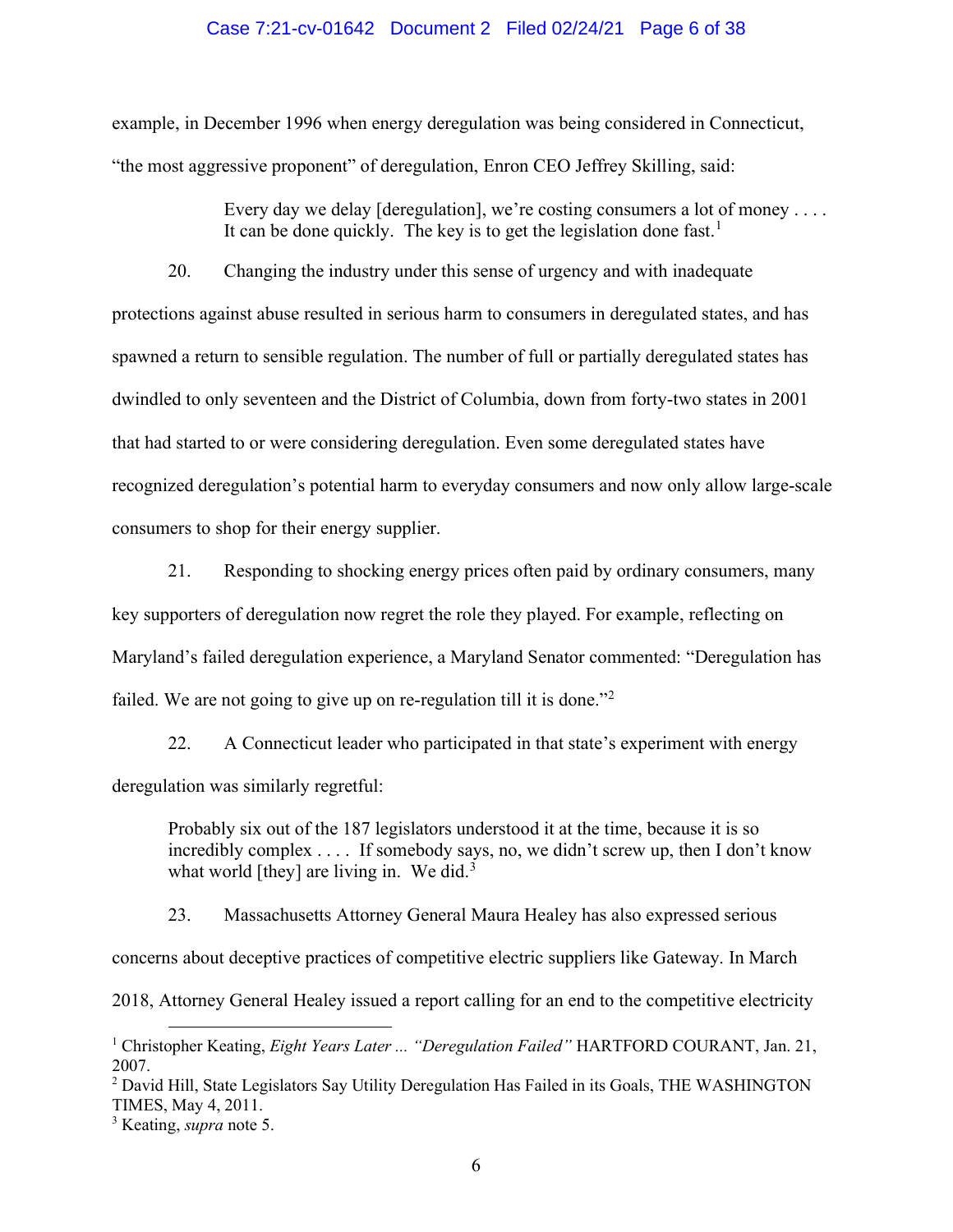### Case 7:21-cv-01642 Document 2 Filed 02/24/21 Page 7 of 38

supply market for individual residential customers in Massachusetts, as a result of the false and deceptive promises made by competitive electric suppliers like Gateway: "Competitive electric suppliers promise big energy savings but are actually burdening customers with hundreds of dollars in extra costs."<sup>4</sup>

24. This class action seeks to recover for residents of New Jersey and all other states except New York<sup>5</sup> for the overcharges incurred by Plaintiffs and the Classes as a result of Gateway's deception.

# C. The History Of New Jersey's Energy Industry

25. In 1999, New Jersey deregulated the market for electricity supply, a major break with past policy. Prior to deregulation, electricity was supplied and distributed solely by local utility companies. Over the last several years, a number of states, including New Jersey, have begun to change the regulations in the energy industry purportedly to enhance competition between energy providers. The theory was that competition would result in ESCOs being more aggressive than the utilities in reducing wholesale purchasing costs, thereby lowering retail residential rates and in turn, saving customers money on their energy bills.

26. The market for wholesale electricity in New Jersey is under the administration of an independent, not-for-profit corporation formed in accordance with the recommendations of the Federal Energy Regulatory Commission, called PJM Interconnection LLC ("PJM").

 $4$  See Report, Office of the Attorney General, Commonwealth of Massachusetts, An Analysis of the Individual Residential Electric Supply Market in Massachusetts (March 2018), https://tinyurl.com/Mass-Analysis, at viii.

<sup>&</sup>lt;sup>5</sup> There is pending litigation in New York state court against Defendant [Bell y. Gateway Energy Services] Corporation, No. 031168/18 (Sup. Ct. Rockland Cnty., Mar. 1, 2018)] filed on behalf of a New York plaintiff and a class of Gateway's New York natural gas and electricity customers who converted from a fixed rate plan to a variable rate plan. The case is currently pending and awaiting the Court's ruling on class certification. As such, this lawsuit does not cover Gateway's New York customers because those customers are covered under the Bell litigation.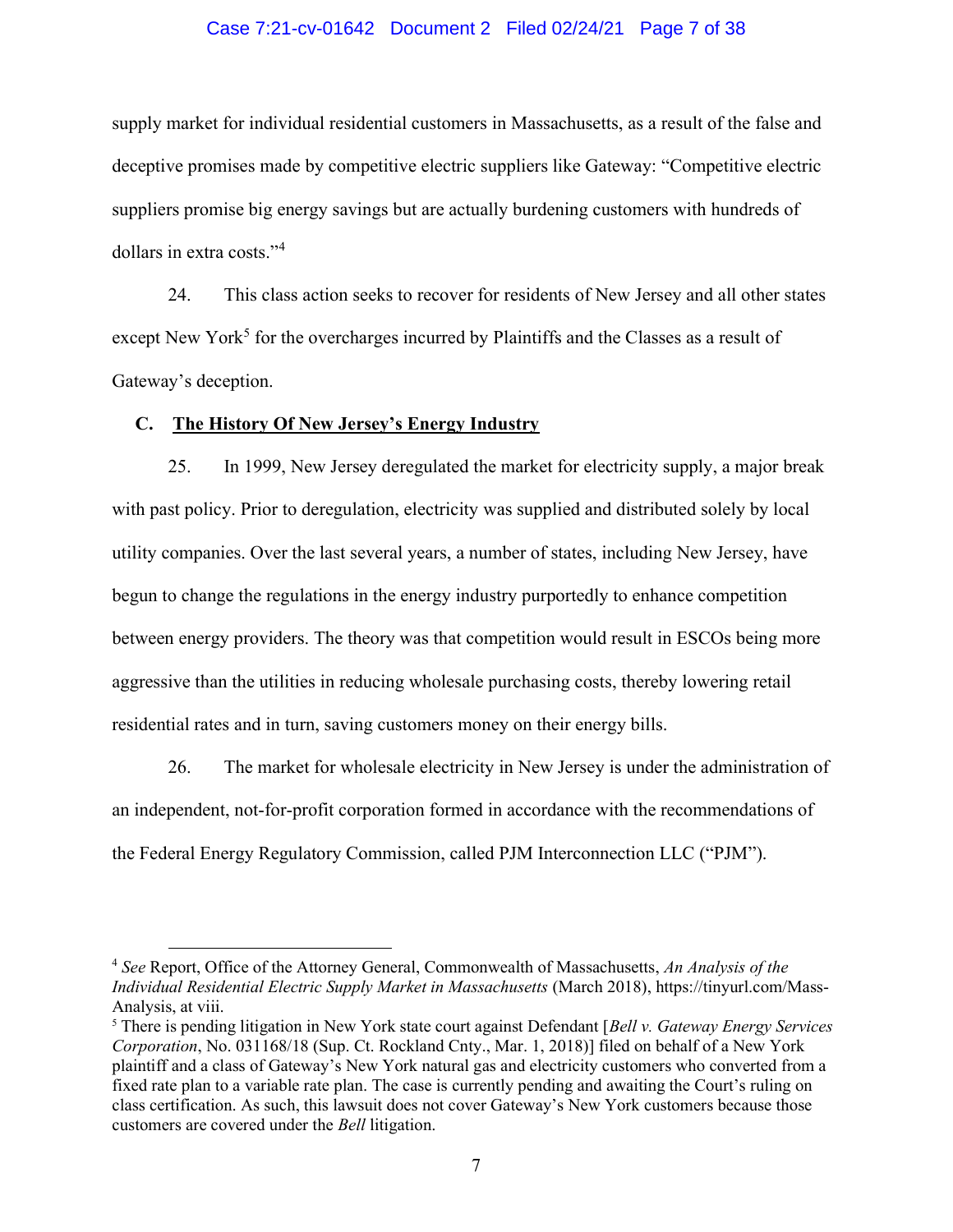### Case 7:21-cv-01642 Document 2 Filed 02/24/21 Page 8 of 38

27. PJM coordinates and directs the generation and flow of electricity throughout its regions, including New Jersey, ensuring that electric supply exactly meets demand throughout the network.

28. PJM manages the market and determines where and when electricity will be made by generation companies and the wholesale prices that will be paid for that electricity through competitive bids.

29. ESCOs, such as Gateway, have various options to buy electricity at wholesale for resale to retail customers in New Jersey, including: owning electricity production facilities; purchasing electricity from wholesale marketers and brokers at the price available at or near the time it is used by the retail consumer; and purchasing electricity in advance of the time it is used by consumers, either by purchasing electricity to be used in the future or by purchasing futures and forward contracts for the delivery of electricity in the future at a predetermined price. The point of deregulation is to allow ESCOs to use these and other innovative purchasing strategies to reduce electricity costs – allowing ESCOs to charge competitive rates in the market.

30. If a customer switches to an ESCO, his or her energy will be "supplied" by the ESCO, but still "delivered" by their existing utility. The customer's existing utility continues to bill the customer for both the energy supply and delivery costs. The only difference to the customer is which company sets the price for the customer's energy supply.

31. As part of the deregulation plan, ESCOs (like Gateway) are not required to file either their electricity rates or the method by which they set those rates with the New Jersey Board of Public Utilities ("NJBPU").

32. Gateway's prices are not approved by the NJBPU. Rather, Gateway and other ESCOs set their own rates for supplying energy to consumers. And Gateway, like all other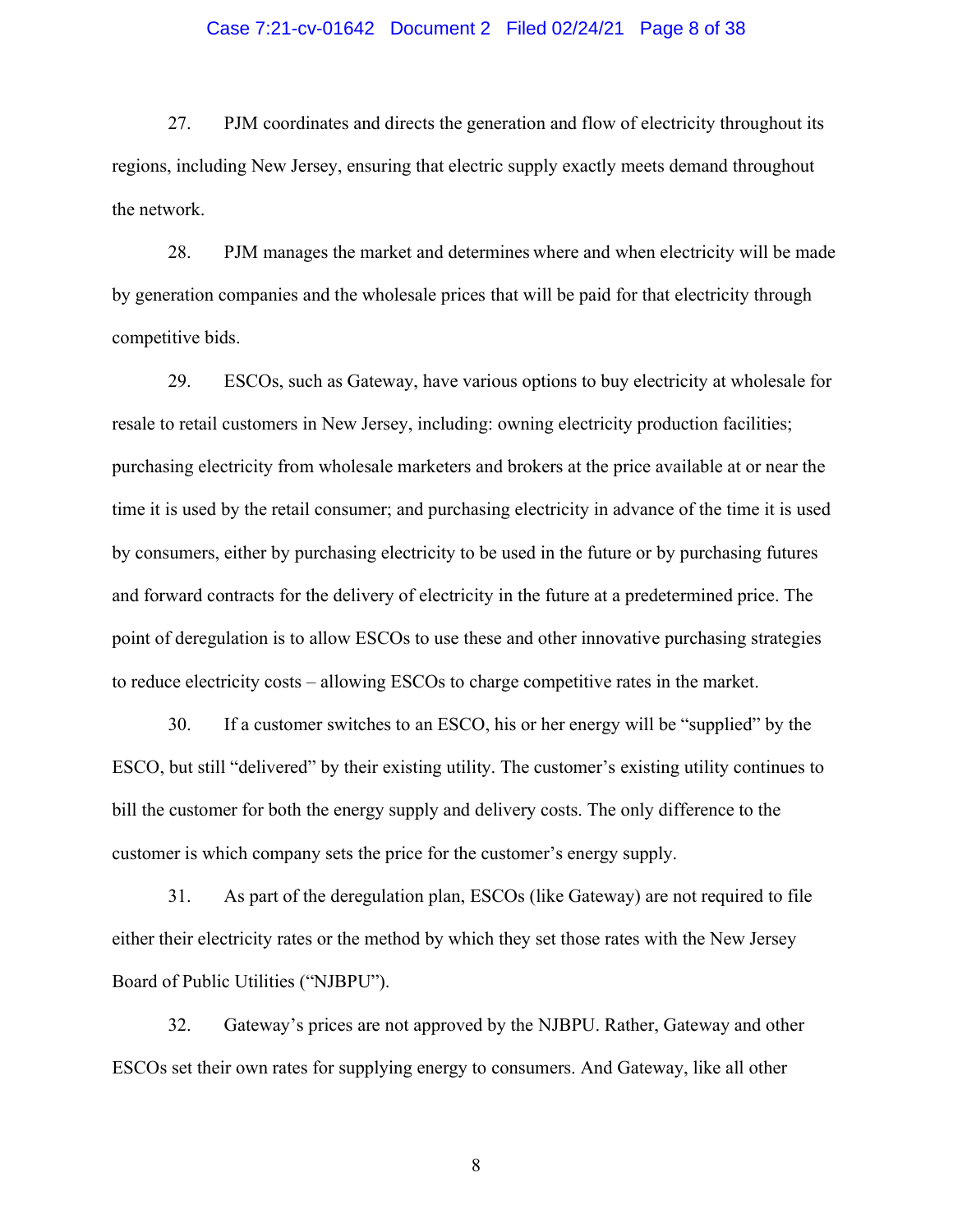### Case 7:21-cv-01642 Document 2 Filed 02/24/21 Page 9 of 38

suppliers, relies upon the local utilities to deliver the energy it purchases in the wholesale market to its customers.

33. Under New Jersey Law, "Power procured for basic generation service by an electric public utility shall be purchased, at prices consistent with market conditions." N.J.S.A. § 48:3-57(a)(1). Therefore, the rates electric public utilities charge, such as PSE&G who provides basic generation service, must be reflective of market conditions.

34. New Jersey public utilities, like  $PSE\&G$ , are required to submit their rates to the NJBPU for approval, and the charges assessed to customers for basic generation service "shall be regulated by the NJBPU." N.J.S.A. § 48:3-57(a)(1). PSE&G is Gateway's largest competitor per the company's 2017-2018 investor fact book, which states that PSE&G is "New Jersey's largest electric and gas utility." See https://tinyurl.com/PSE-GFactbook, at 5. PSE&G currently serves nearly three quarters of New Jersey's population in a service area consisting of a 2,600 squaremile diagonal corridor across the state from Bergen to Gloucester Counties. Indeed, PSE&G is the largest provider of electric service, serving 2.2 million electric customers in more than 300 urban, suburban and rural communities, including the state's six largest cities. See https://power2switch.com/utility/pseg/.

35. Similarly, ESCOs, such as Gateway, do not have unfettered discretion to set their rates as they please in any manner they wish.

### D. Gateway Violates New Jersey's Retail Choice Consumer Protection Laws

36. In 2008, New Jersey adopted a statutory scheme designed to protect consumers from deceptive business practices in the energy industry. See generally N.J. Admin. Code  $\S$  14:4-7.1 et seq. (the "Retail Choice Consumer Protection laws"). The energy industry-specific consumer protection standards were prompted by regulators noticing a failure in the deregulated marketplace arising out of a lack of transparency on the part of ESCOs, as well as a lack of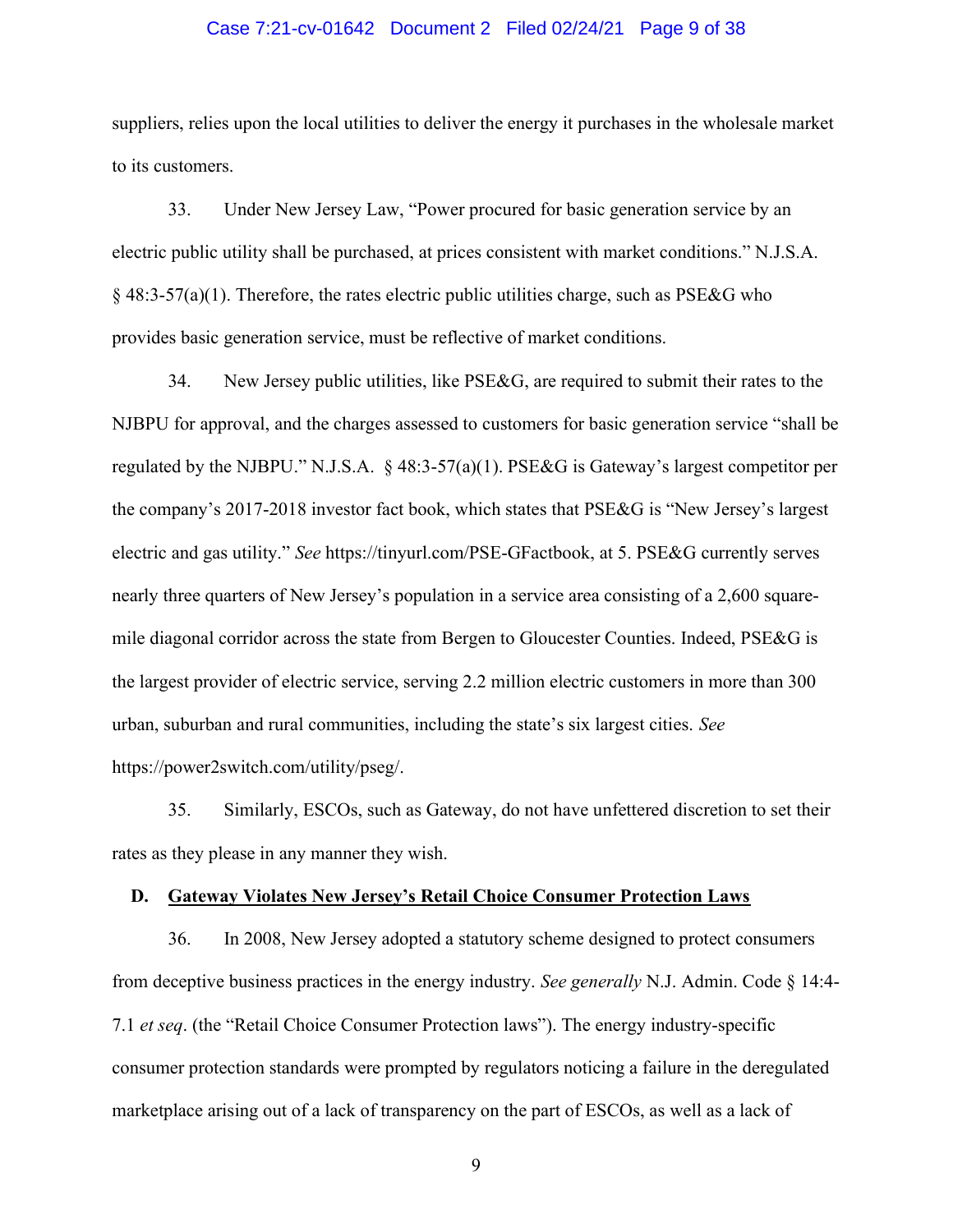### Case 7:21-cv-01642 Document 2 Filed 02/24/21 Page 10 of 38

knowledge on the part of consumers. As a result of the information imbalance, ESCO consumers were often deceived into paying substantially more for electricity supply than they would have if they had continued to receive supply from their utilities, all the while thinking they are getting a better deal.

37. In order to address the deregulated marketplace's failures, the energy industryspecific consumer protection statutes set forth stringent marketing, disclosure, and contractual requirements for ESCOs.

38. For example, ESCOs are "prohibited from [m]aking false or misleading advertising claims to a potential residential customer." N.J. Admin. Code  $\S$  14:4-7.3(d)(1); accord N.J. Admin. Code  $\S$  14:4-7.4(n)(1) (same).

39. This provision is designed to protect customers from precisely the type of predatory behavior in which Gateway indulges but cannot justify.

40. By falsely promising "competitive" rates, Gateway violates the New Jersey Retail Choice Consumer Protection Laws.

41. Gateway's deceptive practices emerge from, and attempt to exploit, the deregulation of the electricity supply market in New Jersey. In doing so, Gateway's Agreement and solicitations directly contravene its legal obligations to consumers, including Plaintiffs.

42. When Gateway promised prospective customers that they would be charged a "competitive" market-based rate, the company knew that its promise was false.

43. By making promises it does not intend to honor and by engaging in unfair dealings, Gateway subverts the purpose of the deregulation of utilities in New Jersey and prevents its customers from receiving the benefits they were promised by Gateway. In reality, most customers, including Plaintiffs, would be far better off staying with their local utilities or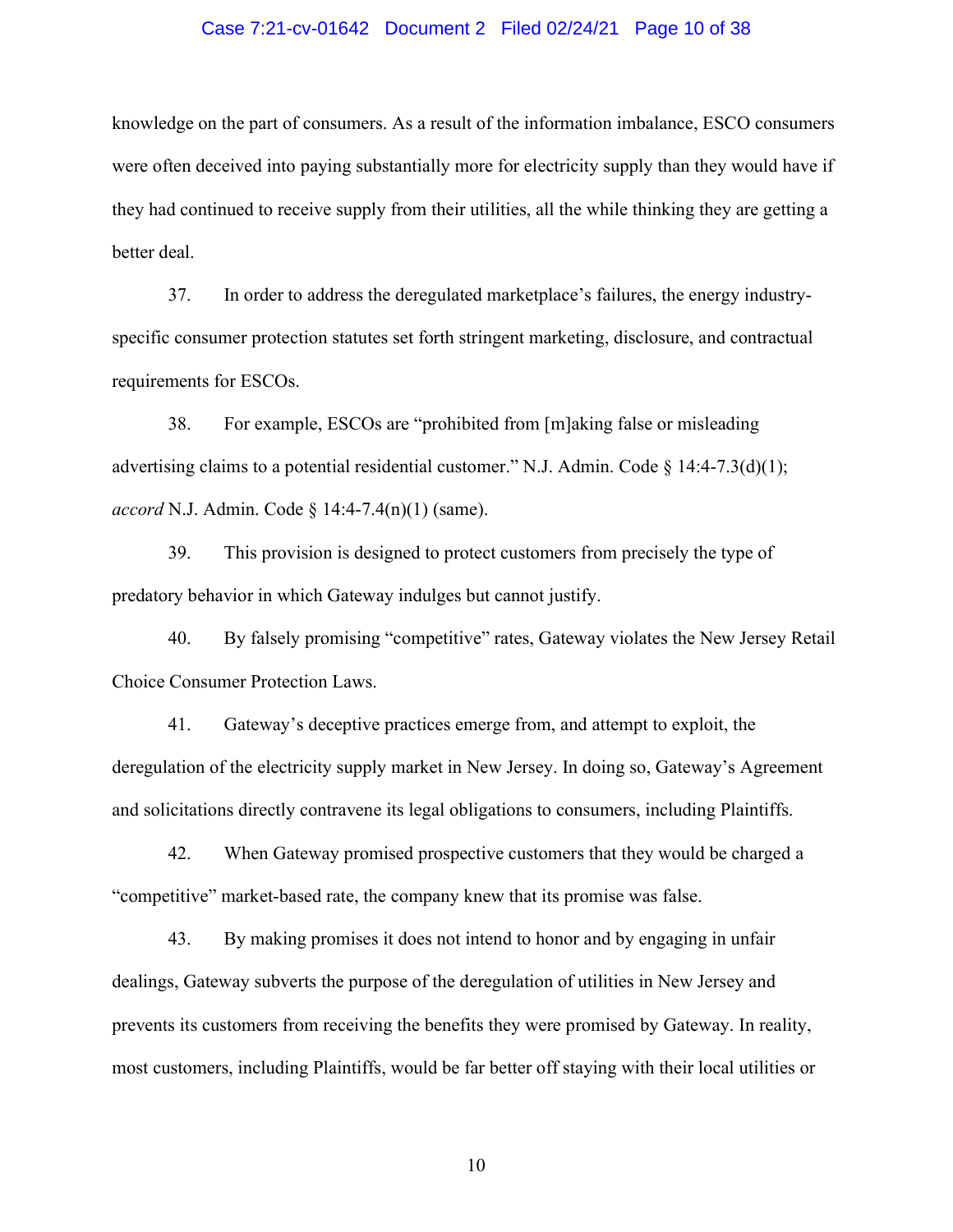### Case 7:21-cv-01642 Document 2 Filed 02/24/21 Page 11 of 38

any other energy supplier than switching to Gateway because all Gateway does is abuse its discretion to charge unreasonable rates to profiteer off its customers.

44. Instead of benefitting from switching to Gateway, typical customers, like Plaintiffs, lose out – to the tune of hundreds or even thousands of dollars per year. Thus, Gateway deceptively causes its customers to pay considerably more for electricity and natural gas services than they should have and otherwise would have paid.

### E. Plaintiffs' Experiences on Gateway's Energy Plan

45. Gateway engages in a classic bait and switch deception scheme. Gateway lures consumers into switching to its natural gas and/or electricity supply service by offering fixed, teaser rates that are much lower than its regular rates. Once the fixed rate period expires, customers are rolled onto Gateway's variable rate plan where their rates are significantly higher than the local utilities' rates and therefore not competitive.

46. Plaintiff Leverick and Plaintiff Moscatiello's experiences were typical.

### Plaintiff Leverick

47. In approximately March 2013, Defendant solicited Ms. Leverick at her residence via a door-to-door sales representative who promised her a competitive rate and that she would save money if she switched from her local utility, PSE&G, to Gateway.

48. In March 2013, Defendant mailed to Ms. Leverick a letter reiterating its promise of providing her with competitive natural gas and electricity prices once she switched from her local utility, PSE&G, to Gateway's natural gas and electricity service. Gateway's March 4, 2013 "Welcome Letter" is attached hereto as Exhibit "A". In this Welcome Letter, Gateway specifically stated: "You have taken your first step toward managing your energy costs with one of the most highly regarded energy suppliers in the country"; "[o]nce your account is activated, you will benefit from our energy-buying expertise, while keeping the same reliable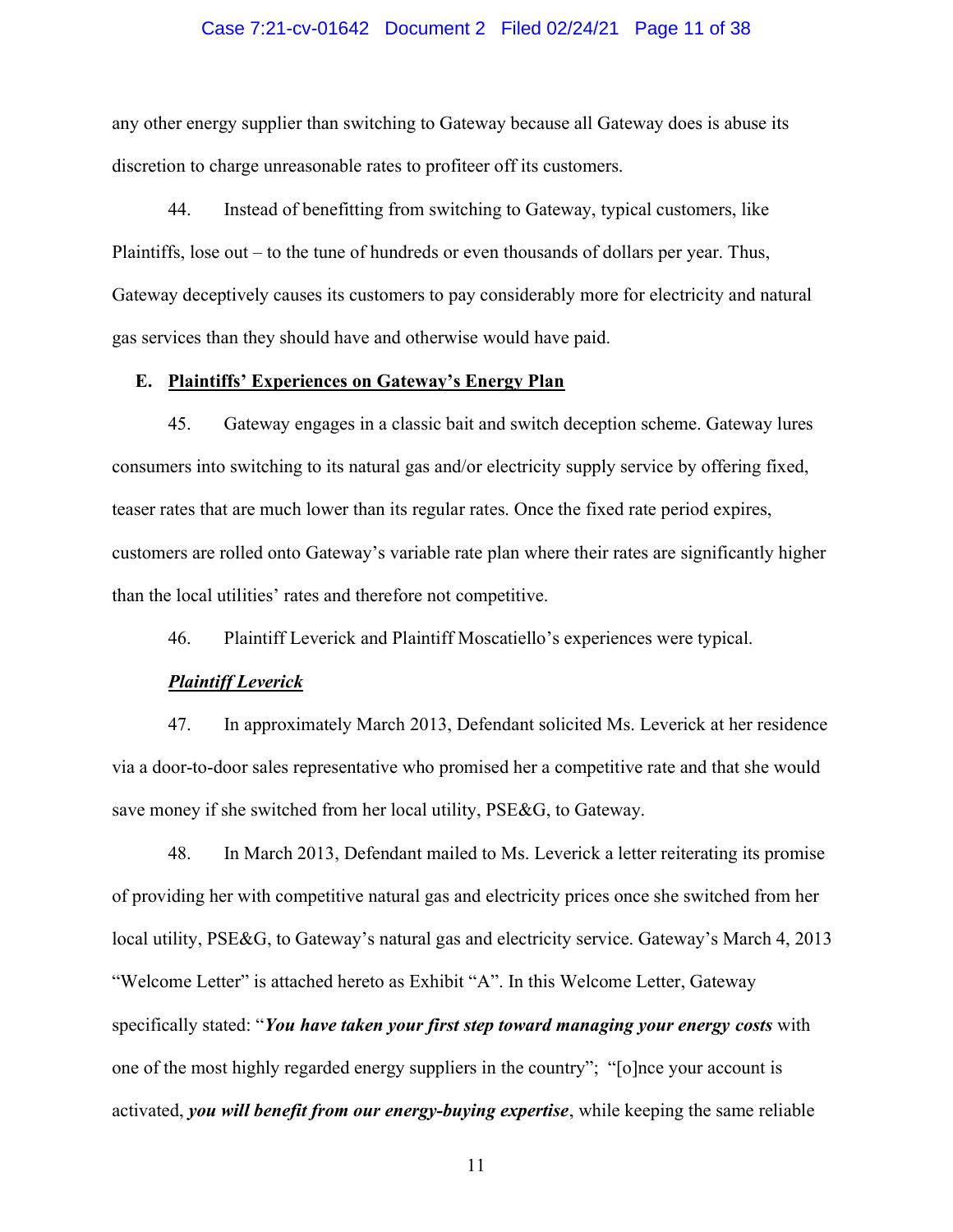## Case 7:21-cv-01642 Document 2 Filed 02/24/21 Page 12 of 38

service from your utility including delivery of your energy, maintenance, meter reading and emergency-call assistance"; and, "[w]e are dedicated to your complete satisfaction by providing you with competitive energy prices, attractive pricing plans and excellent customer service." (Emphasis added) Exhibit "A".

49. In addition to the welcome letter, Gateway sent Ms. Leverick in the mail the Terms & Conditions that applied to her energy plans (Exhibit "B").

50. The Terms & Conditions provided Ms. Leverick with a 14-day rescissionary

period during which she could rescind the Terms & Conditions prior to its commencement

should she not agree to its terms. During that rescissionary period, the Terms & Conditions

served as a solicitation in which Gateway identified the basis upon which the promised market-

based variable rate would be determined.

51. The Terms & Conditions contain a prominent section that represents the manner

in which Gateway promises to set the variable rate for electricity and natural gas:

Variable-Rate Plan: The price for all electricity or natural gas sold under our Variable-Rate Plan is a rate set by us each month based on our evaluation of a number of factors that affect the total price of electricity or natural gas to a customer. The following description is not exhaustive of all factors that may influence our pricing decision each month, but it does describe the major components that influence our analysis in a typical month. Each month our management uses the information described below, along with numerous other considerations, to determine how low a price we can charge in the upcoming month.

- We determine the cost of all electricity or natural gas (including, where applicable, transmission costs, storage costs, transportation costs and line losses) that we have already obtained for delivery to customers in your utility territory for the upcoming month. Because we often acquire supply over time in preparation for future delivery needs (in an effort to mitigate the volatility in price) and do not acquire all of our required electricity or natural gas from the spot market, our supply costs may not directly follow spot market prices.
- If additional supplies of electricity or natural gas will be required for the upcoming month, we will determine the anticipated cost to acquire such additional supplies from the spot market.
- If we expect to have surplus supply for the upcoming month, we evaluate the expected income we may receive from selling the surplus. Additionally, with electricity, we may expect to have surplus or shortfall in any given hour of the upcoming month. In this case,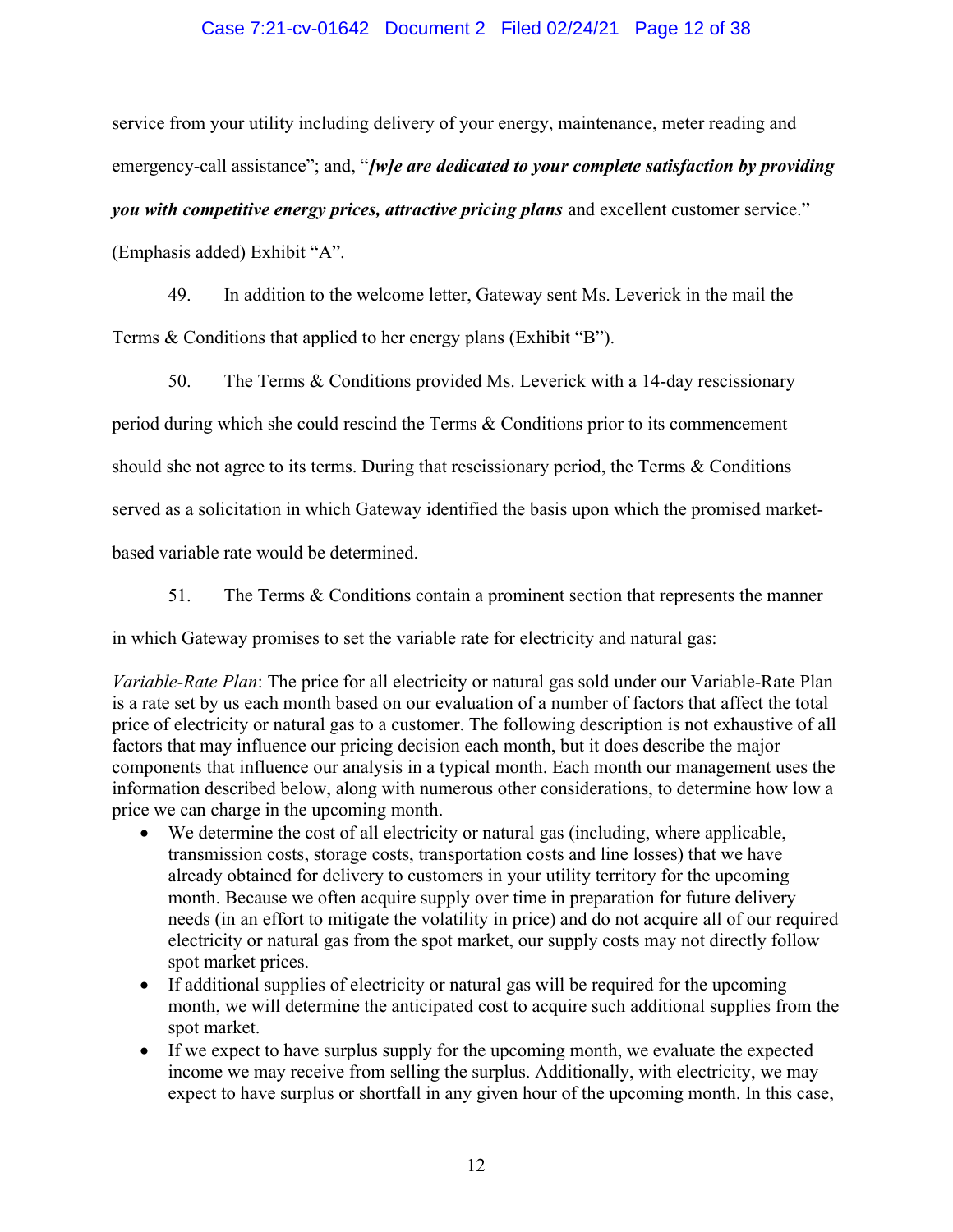we evaluate the expected income or costs that may be incurred by eliminating the surplus or shortfall.

- We evaluate, if known, the prices that your utility and other competitors in your area plan to charge in the upcoming month.
- We evaluate the amount of profit we hope to earn from the sale of electricity or natural gas in your utility territory.
- We evaluate any taxes that must be included in the rate we charge for electricity or natural gas in your jurisdiction.
- From time to time, and as a direct result of sudden or drastic increases in price, we may experience a higher level of cost to supply our customers than we wish to bill our customers in a single period. In these circumstances, we may amortize this expense to our customers over multiple billing cycles.
- The variable rate you will be billed is based on your utility service class.
	- 52. Gateway's standard Residential Terms & Conditions for the supply of electricity

or natural gas to customers in New Jersey, Pennsylvania, Maryland, Virginia, Kentucky, and

Ohio, contain substantially similar representations.

53. Any reasonable consumer would understand based on Gateway's representations in its Agreement that they will receive a price for electricity and natural gas from Gateway based on Gateway's evaluation "of a number of factors that affect the total price of electricity or natural gas including "the prices that your utility and other competitors in your area plan to charge in the upcoming month" to mean that Gateway's variable rate for electricity and natural gas would reflect retail electricity market prices, including local competitors' rates (i.e., the local utility – PSE&G for Ms. Leverick and ).

54. Moreover, based on Gateway's representations, any reasonable consumer would understand that Gateway's variable rate would be competitive with the rate offered by the local utility.

55. Based on Gateway's promises, as stated above, Ms. Leverick choose to not rescind Gateway's offer and enrolled in Gateway's natural gas and electricity plan.

56. Ms. Leverick was initially placed on Gateway's fixed rate plans for electricity and natural gas for one year.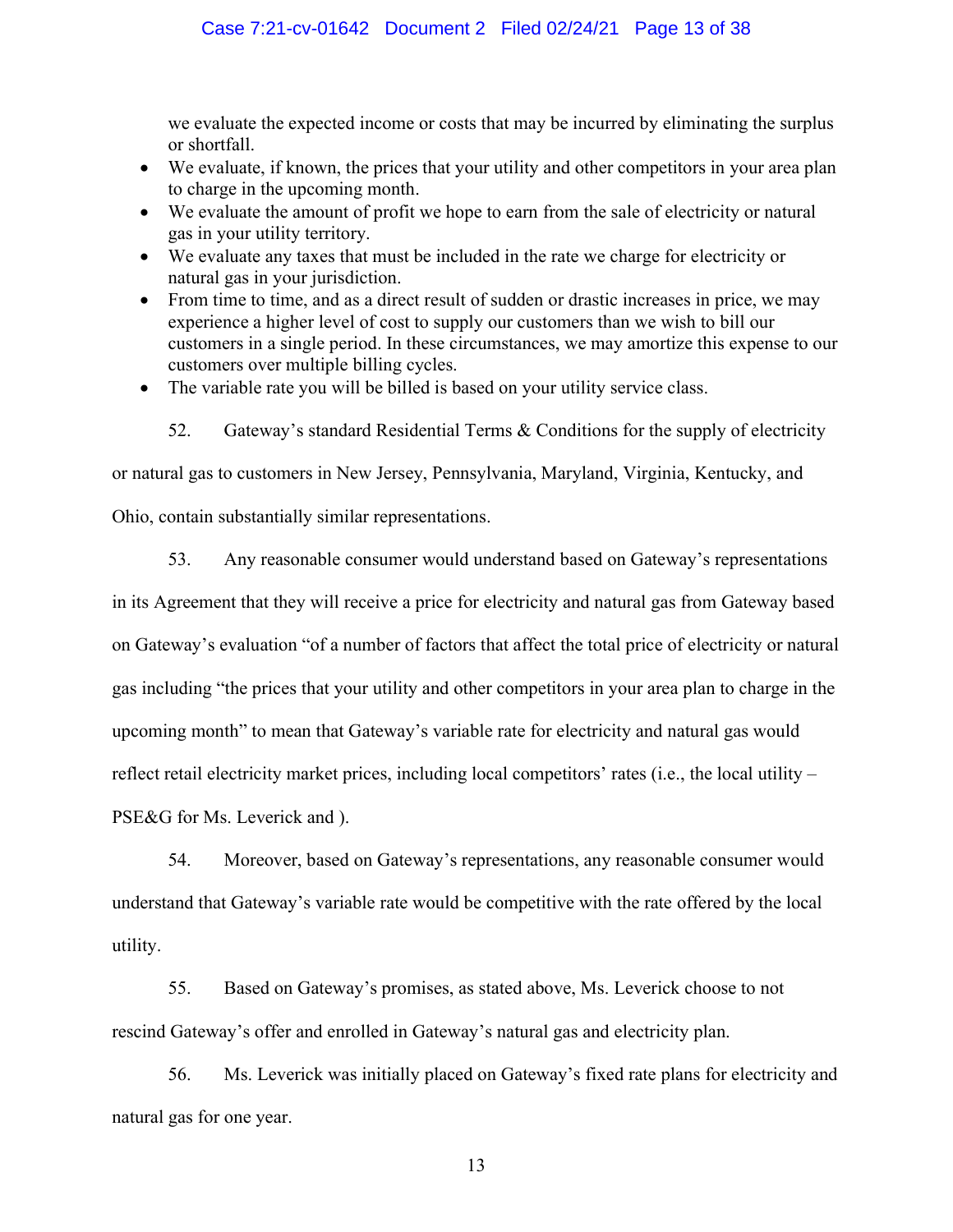### Case 7:21-cv-01642 Document 2 Filed 02/24/21 Page 14 of 38

57. Upon information and belief, Gateway sent Ms. Leverick at least one more letter approximately a few months before her fixed rate plans were about to expire in March 2014, again promising competitive prices.

58. Upon information and belief, when her fixed rate contracts expired in March 2014, Ms. Leverick's natural gas and electricity service rolled onto Defendant's variable rate plans for the first time. Ms. Leverick was on Defendant's variable rate for electricity and natural gas from approximately March 2014 through December 2018.

59. While on Gateway's variable rate plans, Ms. Leverick paid as much as five times higher for natural gas and two times higher for electricity than she would have paid had she remained with her local utility, PSE&G, and not made the switch to Gateway.

60. Thus, Gateway's representation that its rates would be competitive are false, misleading, and deceptive.

61. Gateway's contractual promises of providing market-based variable rates are also false.

### Plaintiff Moscatiello

62. In approximately November 2012, Defendant solicited Mr. Moscatiello, promising a competitive rate and that he would save money if he switched from his local utilities, PSE&G and Elizabethtown Gas, to Gateway.

63. On November 9, 2012, Defendant mailed to Mr. Moscatiello a letter reiterating its promise of providing him with competitive natural gas and electricity prices once he switched from his local utilities, PSE&G and Elizabethtown Gas, to Gateway's natural gas and electricity service. Gateway's November 9, 2012 "Welcome Letter" is attached hereto as Exhibit "C". In this Welcome Letter, Gateway specifically stated: "You have taken your first step toward *managing your energy costs* with one of the most highly regarded energy suppliers in the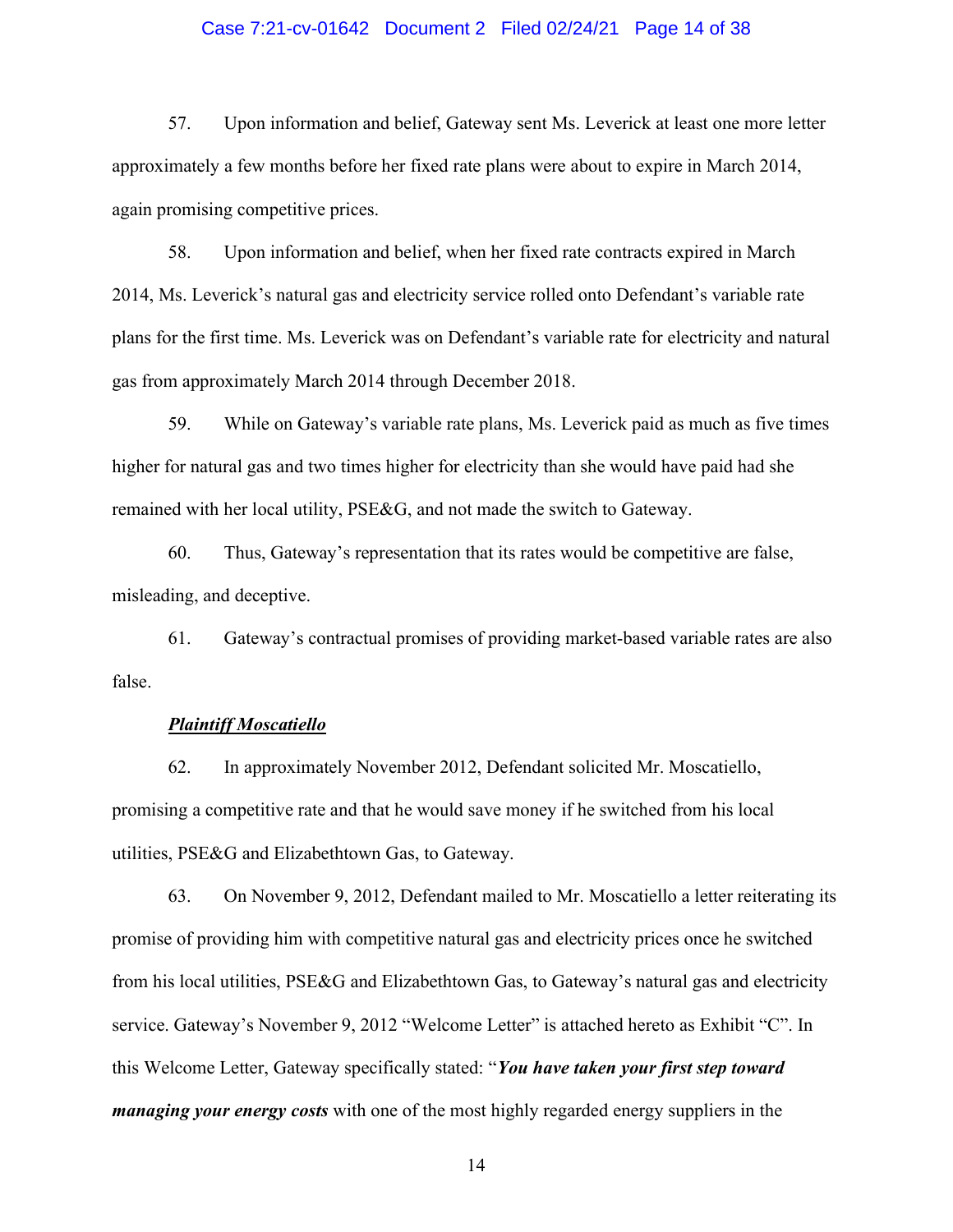### Case 7:21-cv-01642 Document 2 Filed 02/24/21 Page 15 of 38

country"; "[o]nce your account is activated, you will benefit from our energy-buying expertise, while keeping the same reliable service from your utility including delivery of your energy, maintenance, meter reading and emergency-call assistance"; and, "*[w]e are dedicated to your* complete satisfaction by providing you with competitive energy prices, attractive pricing plans and excellent customer service." (Emphasis added) Exhibit "C".

64. Seven days later, on November 16, 2012, Defendant mailed to Mr. Moscatiello a second letter re-reiterating its promise of providing him with competitive natural gas and electricity prices once he switched from his local utilities, PSE&G and Elizabethtown Gas, to Gateway's natural gas and electricity service. Gateway's November 16, 2012 "Welcome Letter" is attached hereto as Exhibit "D". In this Welcome Letter, Gateway specifically stated: "We look forward to serving your energy needs and helping you find ways to conserve energy and lower you bill" and, "[w]e are dedicated to your complete satisfaction by providing you with competitive energy prices, attractive pricing plans and excellent customer service." (Emphasis added) Exhibit "D".

65. In addition to the welcome letters, Gateway sent Mr. Moscatiello in the mail the Terms & Conditions that applied to his energy plans (Exhibit "E").

66. The Terms & Conditions provided Mr. Moscatiello with a 14-day rescissionary period during which he could rescind the Terms & Conditions prior to its commencement should he not agree to its terms. During that rescissionary period, the Terms & Conditions served as a solicitation in which Gateway identified the basis upon which the promised market-based variable rate would be determined.

67. The Terms & Conditions contain a prominent section that represents the manner in which Gateway promises to set the variable rate for electricity and natural gas: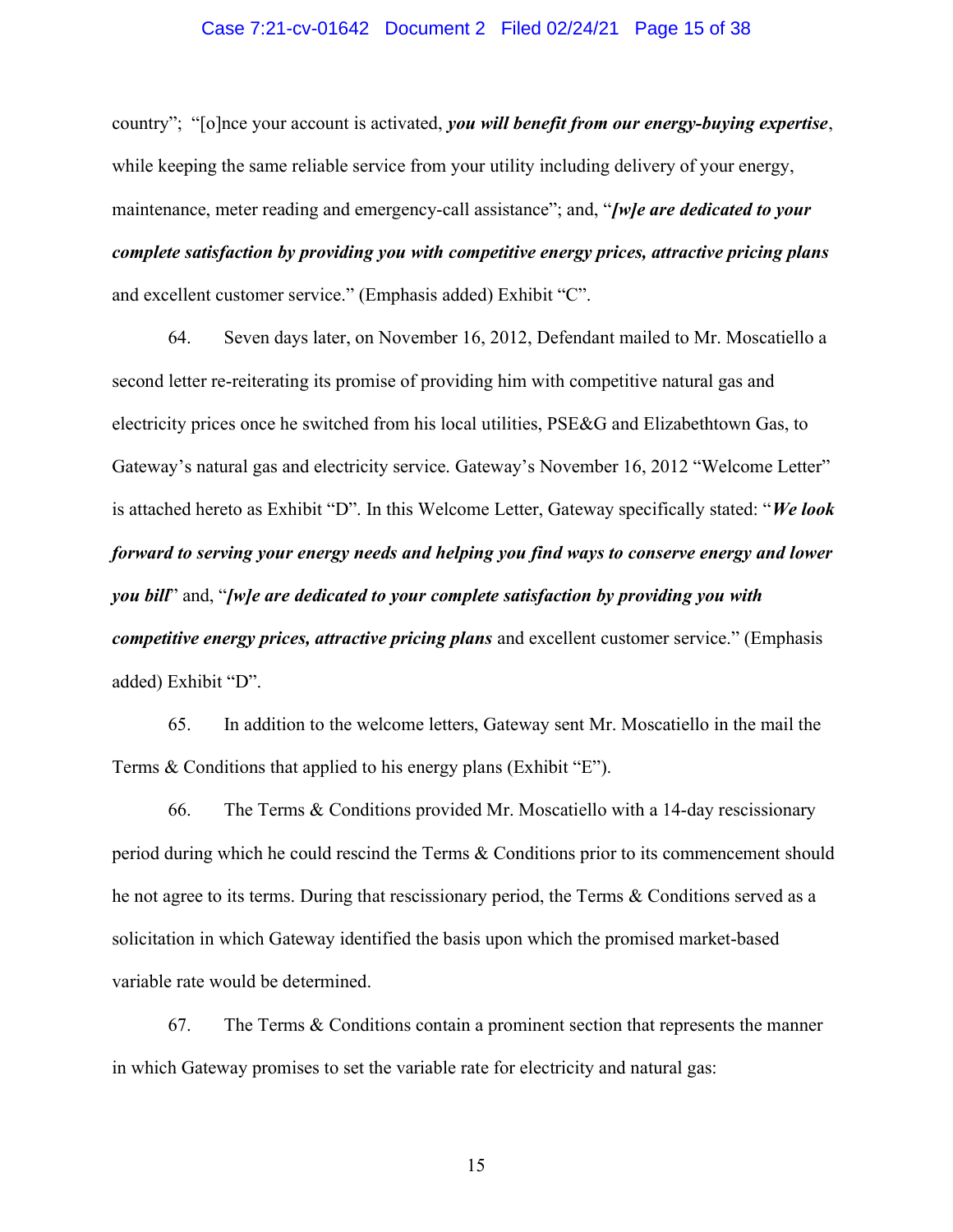Variable-Rate Plan: The price for all electricity or natural gas sold under our Variable-Rate Plan is a rate set by us each month based on our evaluation of a number of factors that affect the total price of electricity or natural gas to a customer. The following description is not exhaustive of all factors that may influence our pricing decision each month, but it does describe the major components that influence our analysis in a typical month. Each month our management uses the information described below, along with numerous other considerations, to determine how low a price we can charge in the upcoming month.

- We determine the cost of all electricity or natural gas (including, where applicable, transmission costs, storage costs, transportation costs and line losses) that we have already obtained for delivery to customers in your utility territory for the upcoming month. Because we often acquire supply over time in preparation for future delivery needs (in an effort to mitigate the volatility in price) and do not acquire all of our required electricity or natural gas from the spot market, our supply costs may not directly follow spot market prices.
- If additional supplies of electricity or natural gas will be required for the upcoming month, we will determine the anticipated cost to acquire such additional supplies from the spot market.
- If we expect to have surplus supply for the upcoming month, we evaluate the expected income we may receive from selling the surplus. Additionally, with electricity, we may expect to have surplus or shortfall in any given hour of the upcoming month. In this case, we evaluate the expected income or costs that may be incurred by eliminating the surplus or shortfall.
- We evaluate, if known, the prices that your utility and other competitors in your area plan to charge in the upcoming month.
- We evaluate the amount of profit we hope to earn from the sale of electricity or natural gas in your utility territory.
- We evaluate any taxes that must be included in the rate we charge for electricity or natural gas in your jurisdiction.
- From time to time, and as a direct result of sudden or drastic increases in price, we may experience a higher level of cost to supply our customers than we wish to bill our customers in a single period. In these circumstances, we may amortize this expense to our customers over multiple billing cycles.
- The variable rate you will be billed is based on your utility service class.

68. Gateway's standard Residential Terms & Conditions for the supply of electricity

or natural gas to customers in New Jersey, Pennsylvania, Maryland, Virginia, Kentucky, and

Ohio, contain substantially similar representations.

69. Any reasonable consumer would understand based on Gateway's representations

in its Agreement that they will receive a price for electricity and natural gas from Gateway based

on Gateway's evaluation "of a number of factors that affect the total price of electricity or natural

gas including 'the prices that your utility and other competitors in your area plan to charge in the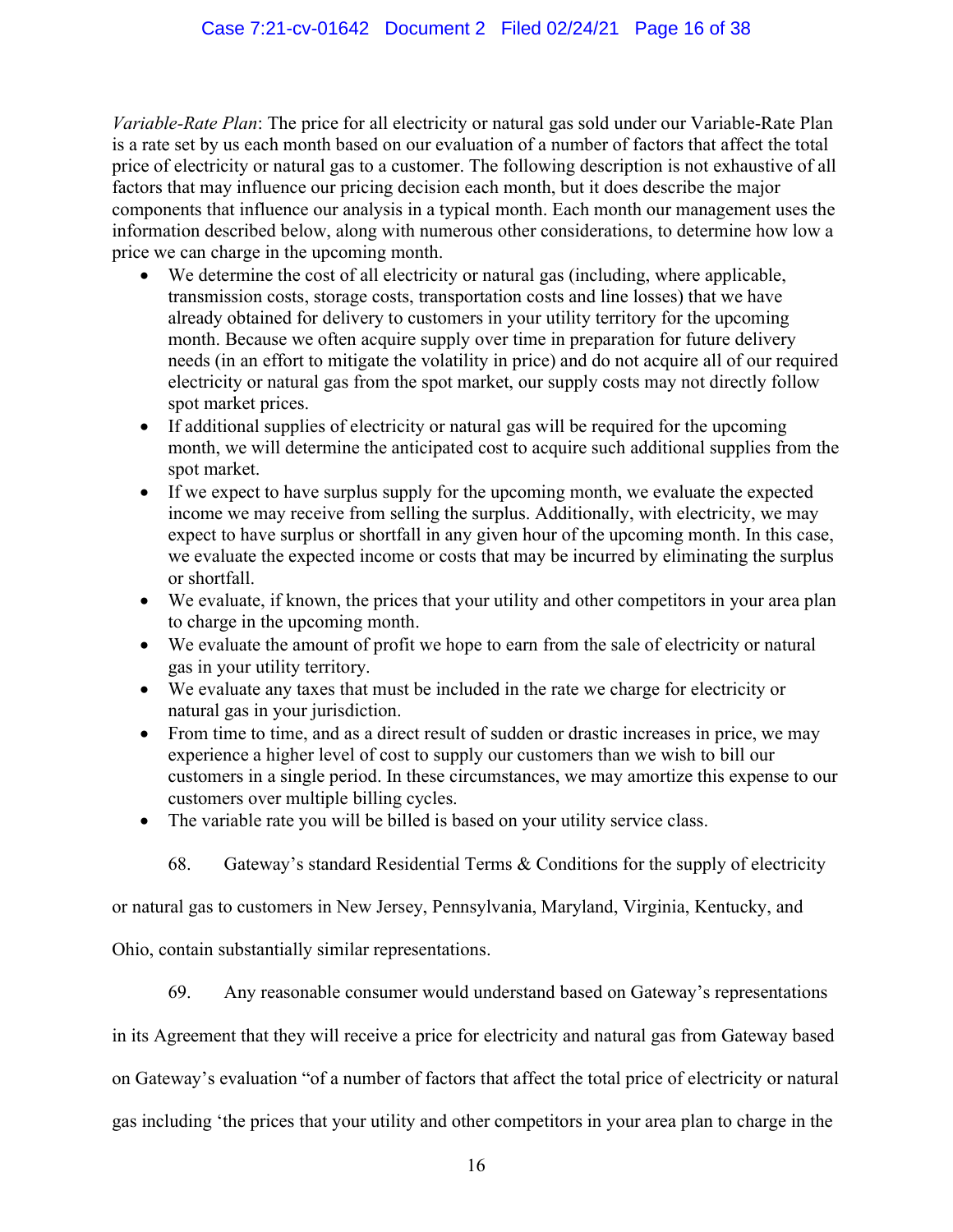### Case 7:21-cv-01642 Document 2 Filed 02/24/21 Page 17 of 38

upcoming month'" to mean that Gateway's variable rate for electricity and natural gas would reflect retail electricity market prices, including local competitors' rates (i.e., the local utilities – PSE&G and Elizabethtown Gas for Mr. Moscatiello).

70. Based on Gateway's promises, as stated above, Mr. Moscatiello choose to not rescind Gateway's offer and enrolled in Gateway's natural gas and electricity plan.

71. Plaintiff was initially placed on Gateway's fixed rate plans for electricity and natural gas for one year. Plaintiff received a fixed rate of \$0.09290 per kWh for electricity and a fixed rate of \$0.61900 per CCF for natural gas.

72. Upon information and belief, Gateway sent Mr. Moscatiello at least one more letter approximately a few months before his fixed rate plans were about to expire in December 2013, again promising competitive prices.

73. Upon information and belief, when his fixed rate contracts expired in December 2013, Mr. Moscatiello's natural gas and electricity service rolled onto Defendant's variable rate plans for the first time. Mr. Moscatiello was on Defendant's variable rate for electricity from approximately December 2013 through March 2015 and for natural gas from approximately December 2013 through March 2019.

74. While on Gateway's variable rate plans, upon information and belief, Mr. Moscatiello consistently paid *over 200% more* for natural gas and as much as 45% more for electricity than he would have paid had he remained with his local utilities, PSE&G and Elizabethtown Gas, and not made the switch to Gateway.

75. Thus, Gateway's representation that its rates would be competitive are false, misleading, and deceptive.

76. Gateway's contractual promises of providing market-based variable rates are also false.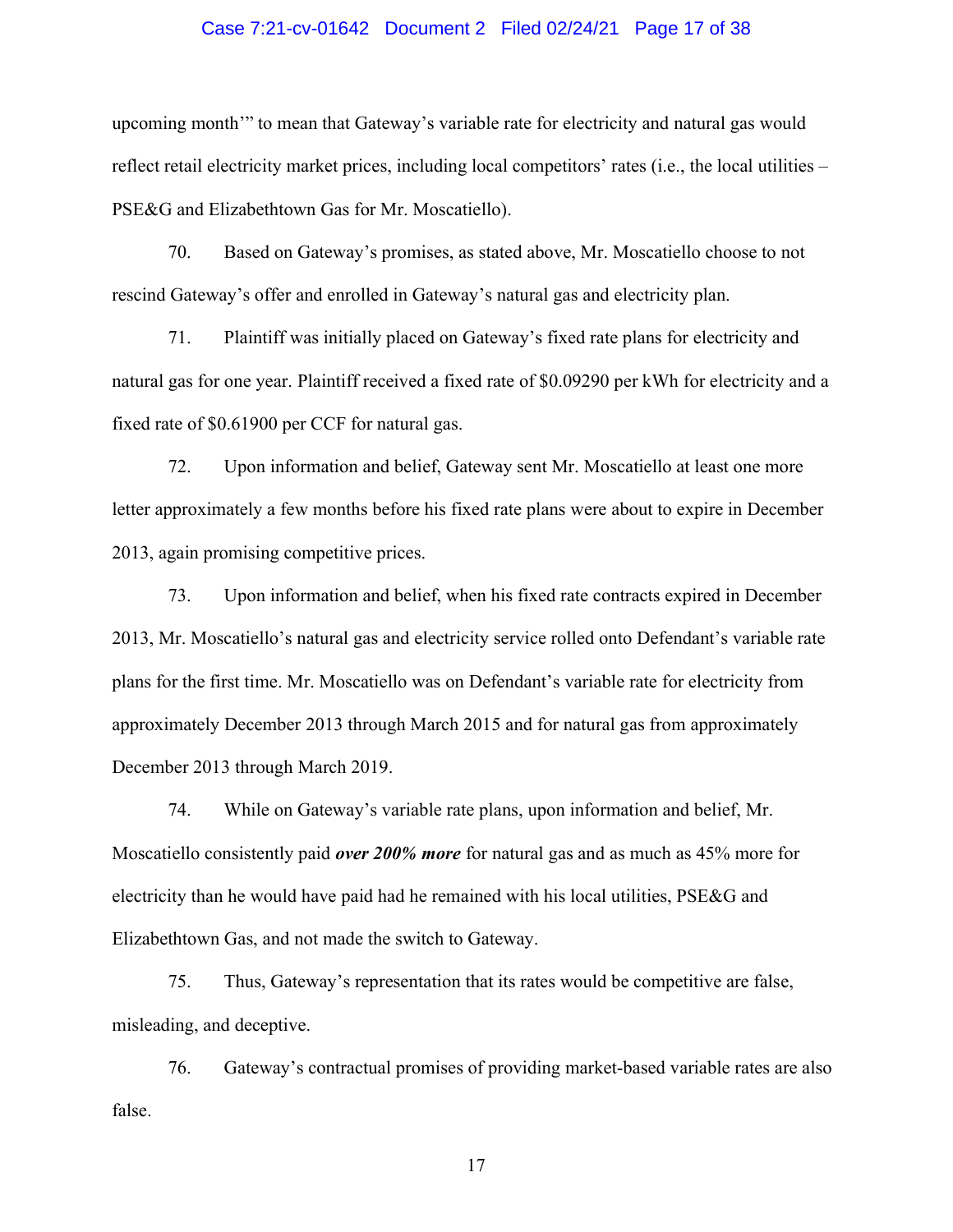## F. Gateway's Deceptive and Improper Pricing Practices Caused Plaintiffs and Class Members to Pay Exorbitant Energy Prices

77. New Jersey public utilities, like PSE&G and Elizabethtown Gas, are required to set market-based rates. See N.J.S.A. § 48:3-57(a)(1). Gateway's contract states that all of its customers will receive market-based variable rates for electricity and natural gas, specifically rates that are based on Gateway's "evaluation of a number of factors that affect the total price of electricity or natural gas" stemming from Gateway's evaluation of "the prices that your utility and other competitors in your area plan to charge in the upcoming month." Thus, a reasonable consumer, like Plaintiffs and the Putative Class Members would expect that Gateway's variable rate would at least be competitive with, if not lower than PSE&G's and Elizabethtown Gas's generation rate, because both Gateway and the local utilities purchase electricity and natural gas from generators who sell at wholesale.

78. PJM runs the wholesale electricity market that generators sell (offer) into, and generators are paid the wholesale price of energy based on the PJM market. Thus, there is simply no reasonable explanation for Gateway's variable rate to always remain consistently and exorbitantly higher than PSE&G's generation rate other than to price gouge its customers and reap exorbitant profits.

79. Indeed, Gateway's rate should be competitive with, if not beat, PSE&G's and Elizabethtown Gas's rates because, as discussed above, ESCOs, such as Gateway, have various options to buy electricity and natural gas at wholesale for resale to retail customers in New Jersey. The entire point of energy deregulation is to allow ESCOs, like Gateway, to use these and other innovative purchasing strategies to reduce electricity and natural gas costs thereby lowering the electricity and natural gas rates that customers pay.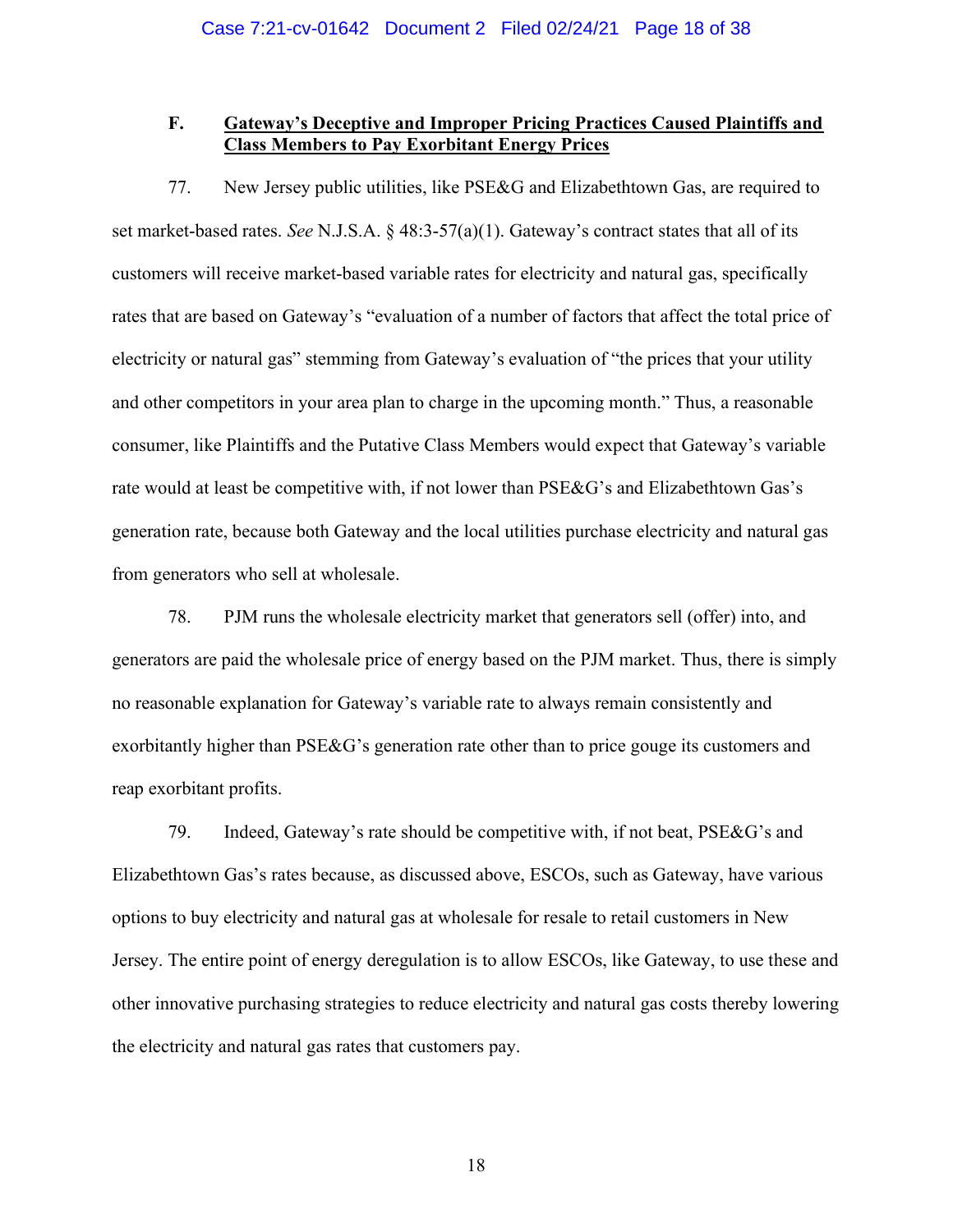### Case 7:21-cv-01642 Document 2 Filed 02/24/21 Page 19 of 38

80. But instead, Gateway's variable rates always remain substantially higher than PSE&G's and Elizabethtown Gas's rates and were not competitive.

81. Ms. Leverick ultimately cancelled her electricity and natural gas service, and paid Gateway's variable rate until approximately December 2018. After Ms. Leverick cancelled her service with Gateway, she switched back to PSE&G.

82. The following table is a representative sampling which identifies the billing periods during the time Ms. Leverick paid Gateway's variable rate, the variable rates Gateway charged Ms. Leverick, and the corresponding rates PSE&G would have charged for electricity and natural gas had Ms. Leverick stayed with PSE&G and not switched to Gateway's plan (which is a reasonable representation of the available rates in the competitive energy marketplace):

| <b>Billing Period</b> | <b>Gateway's Rate</b> | <b>PSE&amp;G's Rate</b> |     |
|-----------------------|-----------------------|-------------------------|-----|
| 12/2016-1/2017        | \$0.165900/kWh        | \$0.119090/kWh          | 39% |
| 1/2017-2/2017         | \$0.165900/kWh        | \$0.118653/kWh          | 40% |
| 2/2017-3/2017         | \$0.165900/kWh        | \$0.120070/kWh          | 38% |
| 3/2017-4/2017         | \$0.167100/kWh        | \$0.121934/kWh          | 37% |
| $4/2017 - 5/2017$     | \$0.176416/kWh        | \$0.127169/kWh          | 39% |
| 5/2017-6/2017         | \$0.179900/kWh        | \$0.126909/kWh          | 42% |
| 6/2017-7/2017         | \$0.189000/kWh        | \$0.128155/kWh          | 47% |
| 7/2017-8/2017         | \$0.196016/kWh        | \$0.122630/kWh          | 60% |
| 8/2017-9/2017         | \$0.197500/kWh        | \$0.116900/kWh          | 69% |
| 9/2017-10/2017        | \$0.200710/kWh        | \$0.106875/kWh          | 88% |

## **Electricity**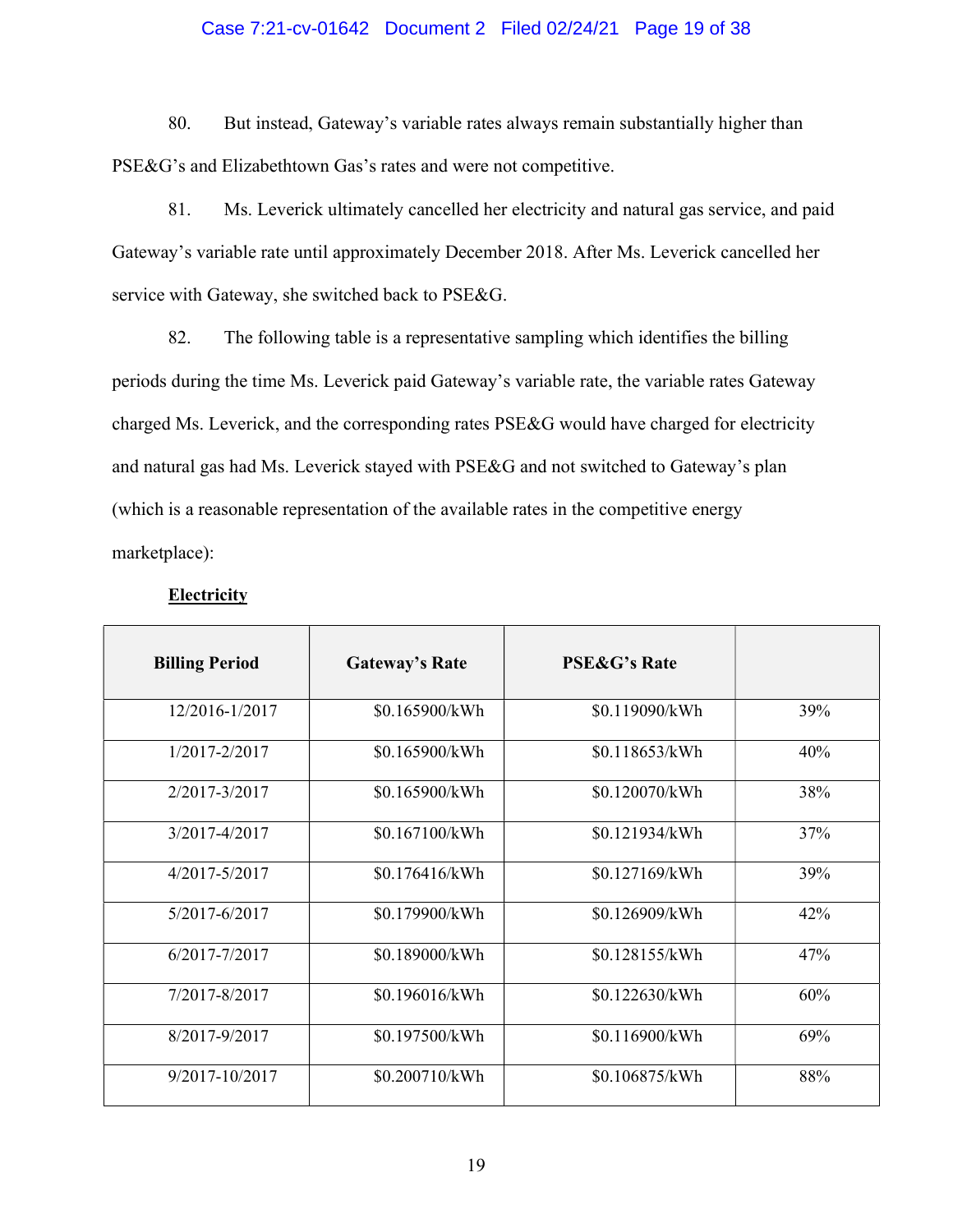# Case 7:21-cv-01642 Document 2 Filed 02/24/21 Page 20 of 38

| 10/2017-11/2017   | \$0.198824/kWh | \$0.109832/kWh    | 81% |
|-------------------|----------------|-------------------|-----|
| 11/2017-12/2017   | \$0.190239/kWh | \$0.120866/kWh    | 57% |
| 12/2017-1/2018    | \$0.185567/kWh | \$0.123027/kWh    | 51% |
| 1/2018-2/2018     | \$0.179180/kWh | \$0.123470/kWh    | 45% |
| 2/2018-3/2018     | \$0.203050/kWh | \$0.119385/kWh    | 70% |
| $3/2018 - 4/2018$ | \$0.211100/kWh | \$0.116421660/kWh | 81% |
| $4/2018 - 5/2018$ | \$0.207914/kWh | \$0.123238710/kWh | 69% |
| 5/2018-6/2018     | \$0.200390/kWh | \$0.123253480/kWh | 63% |
| $6/2018 - 7/2018$ | \$0.208741/kWh | \$0.121793800/kWh | 71% |
| 7/2018-8/2018     | \$0.213100/kWh | \$0.118244740/kWh | 80% |
| 8/2018-9/2018     | \$0.215233/kWh | \$0.115896810/kWh | 86% |
| 9/2018-10/2018    | \$0.203721/kWh | \$0.107871240/kWh | 89% |
| 10/2018-11/2018   | \$0.197100/kWh | \$0.107605150/kWh | 83% |

# Natural Gas

| <b>Billing Period</b> | <b>Gateway's Rate</b> | <b>PSE&amp;G's Rate</b> |      |
|-----------------------|-----------------------|-------------------------|------|
| 12/2016-1/2017        | \$0.860000/CCF        | \$0.339597/CCF          | 153% |
| 1/2017-2/2017         | \$0.882969/CCF        | \$0.339403/CCF          | 160% |
| 2/2017-3/2017         | \$0.895000/CCF        | \$0.339410/CCF          | 164% |
| 3/2017-4/2017         | \$0.925000/CCF        | \$0.339431/CCF          | 173% |
| 4/2017-5/2017         | \$0.947839/CCF        | \$0.339215/CCF          | 179% |
| 5/2017-6/2017         | \$0.949000/CCF        | \$0.339691/CCF          | 179% |
| 6/2017-7/2017         | \$1.047000/CCF        | \$0.339159/CCF          | 209% |
| 7/2017-8/2017         | \$1.100516/CCF        | \$0.339544/CCF          | 224% |
| 8/2017-9/2017         | \$1.094667/CCF        | \$0.339484/CCF          | 222% |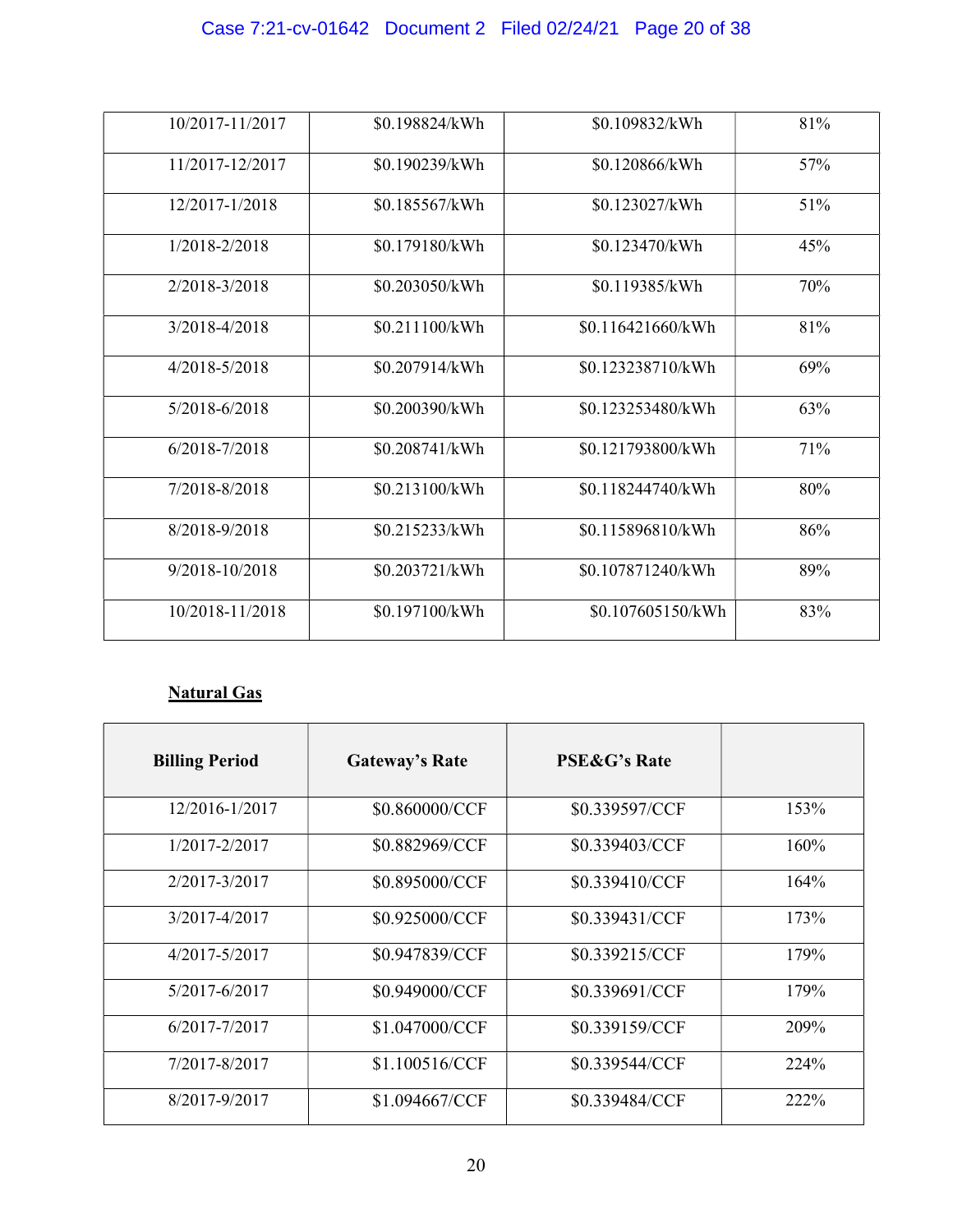### Case 7:21-cv-01642 Document 2 Filed 02/24/21 Page 21 of 38

| 9/2017-10/2017    | \$1.089000/CCF | \$0.360559/CCF    | 202% |
|-------------------|----------------|-------------------|------|
| 10/2017-11/2017   | \$1.038000/CCF | \$0.370016/CCF    | 181% |
| 11/2017-12/2017   | \$0.988667/CCF | \$0.369940/CCF    | 167% |
| 12/2017-1/2018    | \$0.963333/CCF | \$0.369272/CCF    | 161% |
| $1/2018 - 2/2018$ | \$0.935120/CCF | \$0.368937/CCF    | 153% |
| 2/2018-3/2018     | \$0.982873/CCF | \$0.368964/CCF    | 166% |
| 3/2018-4/2018     | \$1.000000/CCF | \$0.368929080/CCF | 171% |
| 4/2018-5/2018     | \$1.015476/CCF | \$0.368687240/CCF | 175% |
| $5/2018 - 6/2018$ | \$1.134597/CCF | \$0.368531600/CCF | 208% |
| $6/2018 - 7/2018$ | \$1.183538/CCF | \$0.368563210/CCF | 221% |
| 7/2018-8/2018     | \$1.183538/CCF | \$0.369339980/CCF | 220% |
| 8/2018-9/2018     | \$1.183538/CCF | \$0.369597360/CCF | 220% |
| 9/2018-10/2018    | \$1.183538/CCF | \$0.355258240/CCF | 233% |
| 10/2018-11/2018   | \$1.110998/CCF | \$0.349369400/CCF | 218% |
| 11/2018-12/2018   | \$1.065184/CCF | \$0.349159300/CCF | 205% |

83. Not only does PSE&G's supply rate serve as the ideal comparator in this case, but PSE&G is also Gateway's primary electric supplier and competitor in Ms. Leverick's service area.

84. And because the utility is the primary electricity and natural gas supplier and competitor in virtually all utility regions, including in Ms. Leverick's utility region, its rates by definition represent retail electricity and natural gas market pricing.

85. Battling on the same playing field, Gateway has a tactical advantage over PSE&G in providing lower electricity and natural gas prices to its customers because it can purchase electricity and natural gas from any number of markets using any number of purchasing and hedging strategies. And inevitably, these markets are controlled by suppliers who base their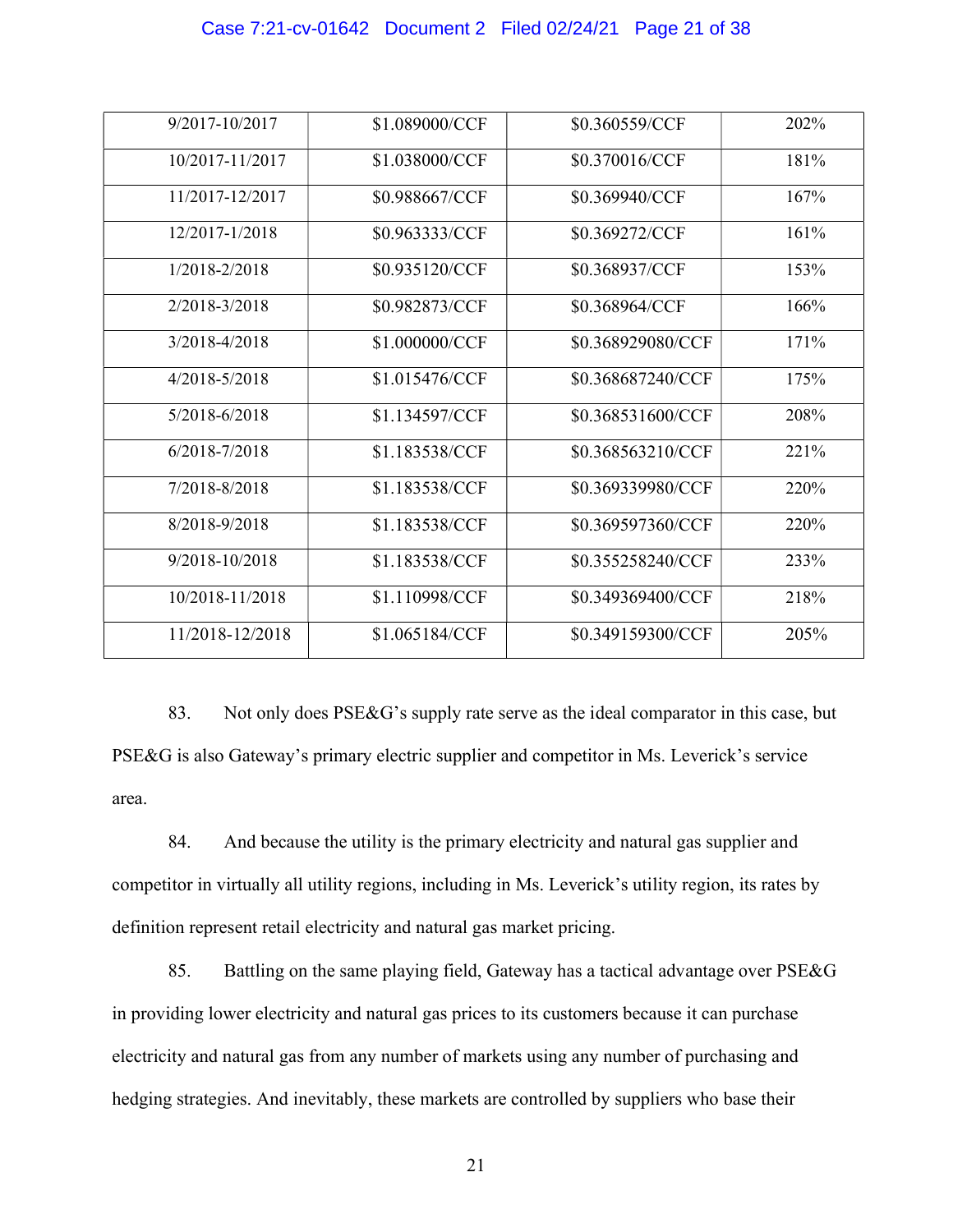### Case 7:21-cv-01642 Document 2 Filed 02/24/21 Page 22 of 38

wholesale rates on the PJM wholesale market price. Therefore, while Gateway's rates may not precisely match PSE&G's rates<sup>6</sup>, Gateway's rates should be competitive with and commensurate with – if not lower than – PSE&G's generate rate. But, as evidenced in the table in paragraph 82, supra, they are always considerably higher and instead wildly disparate.

86. That Gateway's rate was substantially higher than the local utility's rate during the entirety of the final 23-24 months that Ms. Leverick was with Gateway, therefore demonstrates that Gateway's rate is not in fact a competitive rate nor a market-based rate. In fact, at one point, Gateway charged Ms. Leverick a rate for electricity that was *more than 89% higher* than PSE&G's rate. Moreover, while PSE&G's rate declined from June-July 2017 to September-October 2017, Gateway's rate increased over that three-month period, landing at a rate of \$0.200710 per kWh. In addition, Gateway charged Ms. Leverick a rate for natural gas that was at times *more than five times more than* PSE&G's rates.

87. Plaintiff Moscatiello's experience was akin to Plaintiff Leverick's – getting price gouged by Gateway to the tune of thousands of dollars.

88. Mr. Moscatiello ultimately ended his electricity in approximately March 2015 and ended his natural gas service in March 2019, paying Gateway's rates until those dates.

89. Upon information and belief, Gateway's rate was substantially higher than the local utilities' rate during the entirety of the time that Mr. Moscatiello was with Gateway for natural gas and electricity, demonstrating that Gateway's rate is not in fact a competitive rate nor a market-based rate. In fact, from December 2014 to February 2015, while PSE&G's rate decreased from \$0.113078/kWh to \$0.110864/kWh to \$0.110224/kWh, Gateway's rate increased in these same months from \$0.1499/kWh to \$0.1583/kWh to \$0.1599/kWh, charging Mr. Moscatiello a rate for electricity that was 45% higher than PSE&G's rate. Moreover, while

 $6$  Because, after all, PSE&G's price may include a retail margin. See N.J.S.A. § 48:3-57.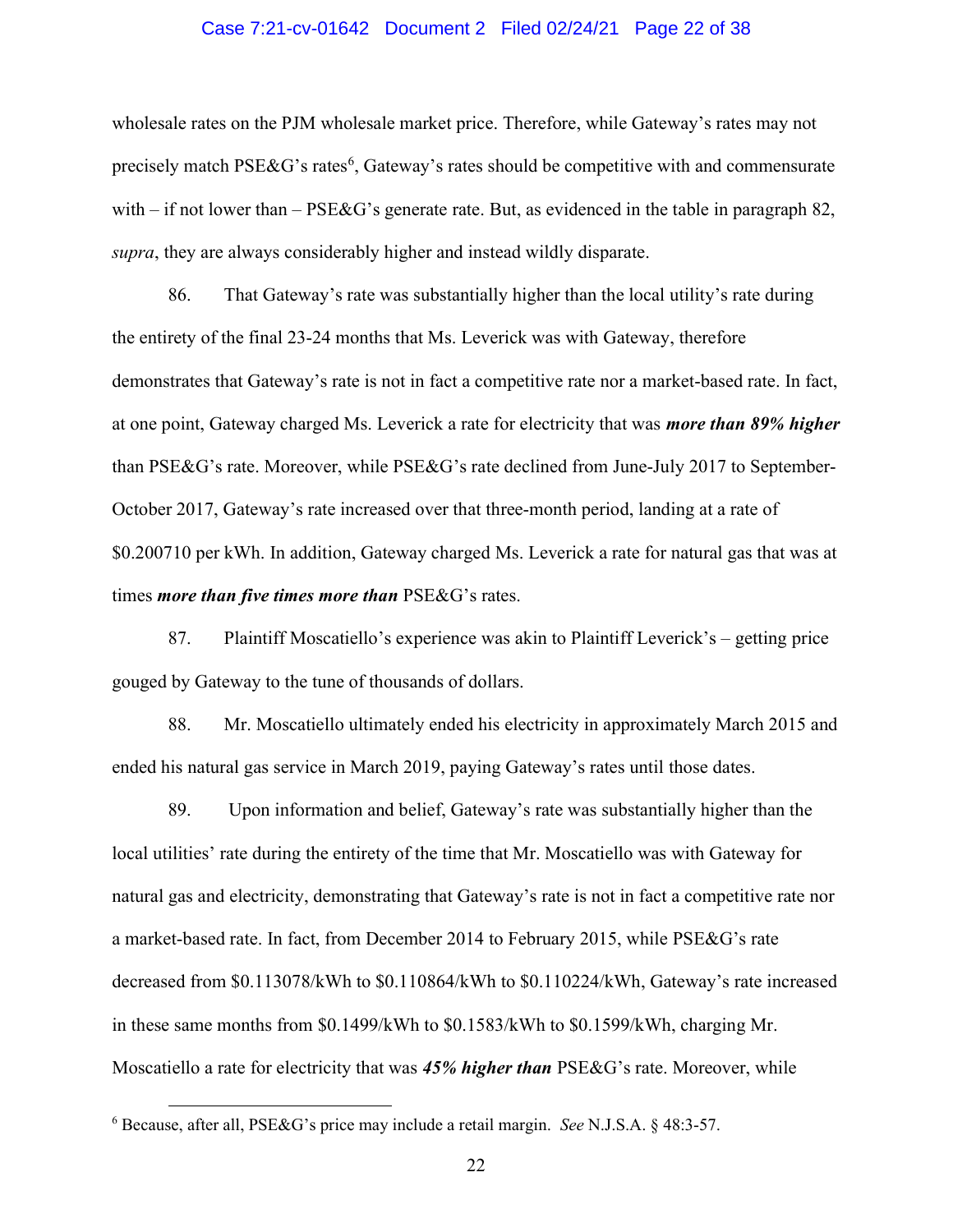### Case 7:21-cv-01642 Document 2 Filed 02/24/21 Page 23 of 38

PSE&G's rate declined from \$0.116404/kWh in March 2014 to \$0.111917/kWh in May 2014, Gateway's rate increased, landing at a rate of \$0.1590/kWh, which is 42% higher than PSE&G's rate.

90. In addition, Gateway charged Mr. Moscatiello a rate for natural gas that, upon information and belief, was *consistently 200% higher* than Elizabethtown Gas's rates. Gateway's rate increased over a sixth month period as follows: \$0.9266/CCF in February 2018; \$0.9278/CCF in March 2018; \$0.9755/CCF in April 2018; \$0.9835/CCF in May 2018; \$1.0536/CCF in June 2018; \$1.1581/CCF in July 2018, and remaining at that rate until October 2018. Upon information and belief, Mr. Moscatiello paid rates *consistently 200% higher* than Elizabethtown Gas's rates.

91. And because the utilities are the primary electricity and natural gas suppliers and competitors in virtually all utility regions, including in Mr. Moscatiello's utility region, their rates by definition represent market-based electricity and natural gas market pricing.

92. Battling on the same playing field, Gateway has a tactical advantage over PSE&G and Elizabethtown Gas in providing lower electricity and natural gas prices to its customers because it can purchase electricity and natural gas from any number of markets using any number of purchasing and hedging strategies. And inevitably, these markets are controlled by suppliers who base their wholesale rates on the PJM wholesale market price. Therefore, while Gateway's rates may not precisely match PSE&G's rates<sup>7</sup> and Elizabethtown Gas's rates, Gateway's rates should be competitive with and commensurate with  $-$  if not lower than  $-$ PSE&G's and Elizabethtown Gas's generate rate. But, as evidenced in paragraphs 89-90, supra, they are always considerably higher and instead wildly disparate.

<sup>&</sup>lt;sup>7</sup> Because, after all, PSE&G's price may include a retail margin. See N.J.S.A. § 48:3-57.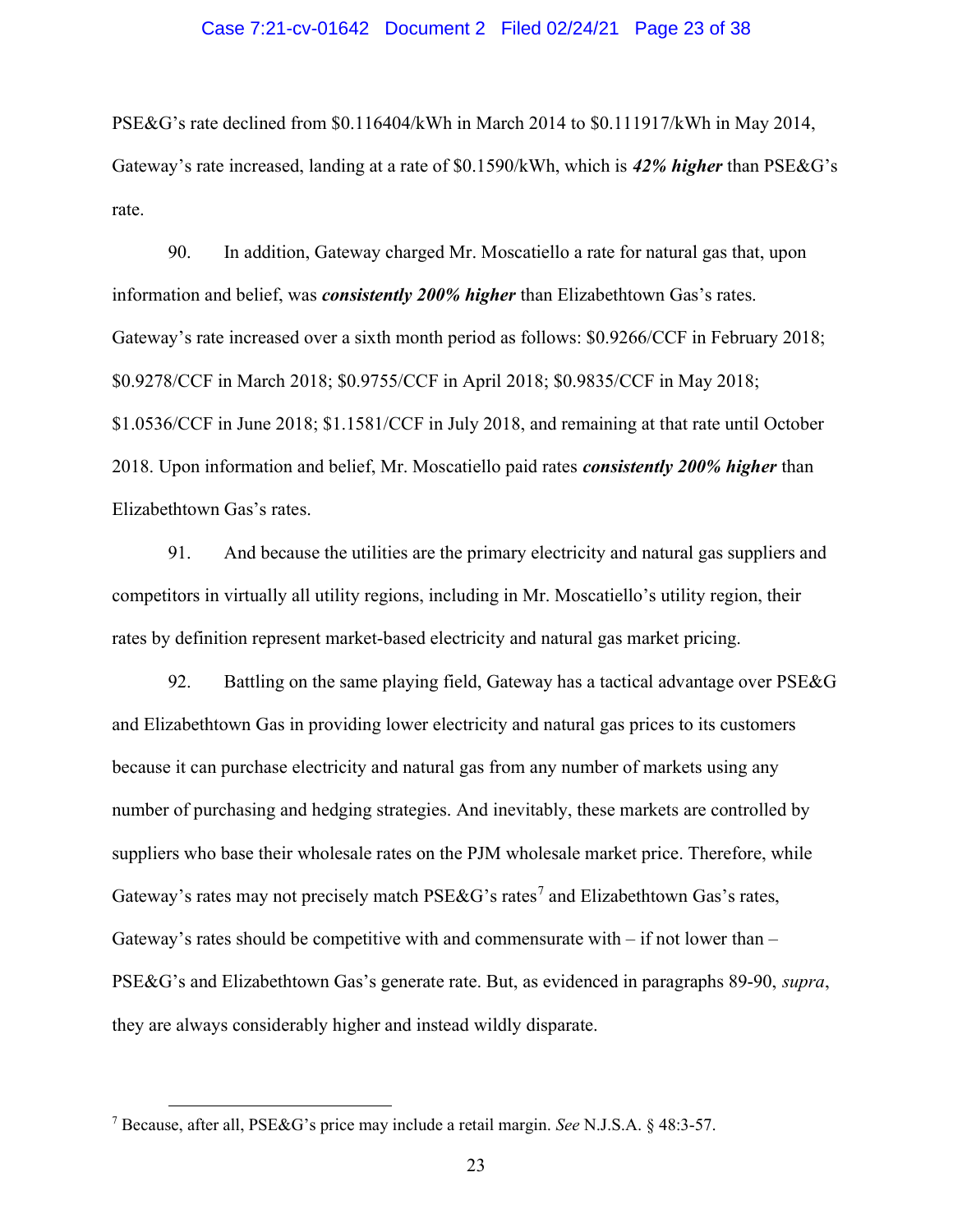### Case 7:21-cv-01642 Document 2 Filed 02/24/21 Page 24 of 38

93. A reasonable consumer would understand that the price the local utility charges is indicative of a market-based rate in the competitive energy marketplace and that a "competitive" market-based rate would be consistent with the price charged by the local utility. However, Gateway's prices are substantially higher than local utilities' rates and not competitive.

94. Thus, Defendant's statements and omissions regarding its natural gas and electricity rates are materially misleading because consumers do not receive a competitive market-based rate. Instead, consumers are charged rates that are substantially higher. Defendant fails to disclose this material fact to its customers.

95. Defendant's identification of "profit" amongst the factors it considers does not justify its outrageously high rates. A reasonable consumer might understand that an ESCO will attempt to make a reasonable profit by selling consumers retail electricity. However, such a consumer would also expect that such profits would be consistent with profit margins obtained by other suppliers of electricity or natural gas in the market, and also that Defendant's profiteering at the expense of its customers would not be so extreme that its rate bears no relation to market prices but is instead outrageously higher.

96. Defendant's misstatements and omissions caused injury to Plaintiffs because they believed that by switching from PSE&G and Elizabethtown Gas to Defendant's natural gas and electricity plans, that their rates would be competitive with the market. Plaintiffs would not have enrolled in Gateway's plans but for its false representations. Had Plaintiffs known that the rates they would be charged by Gateway would be substantially higher than their local utility providers, they would not have made the decision to switch.

97. Gateway knows full well that it charges a rate that is unconscionably high and not competitive, and that the misrepresentations it makes with regard to the rate being competitive and/or market-based were made for the sole purpose of inducing consumers to sign up for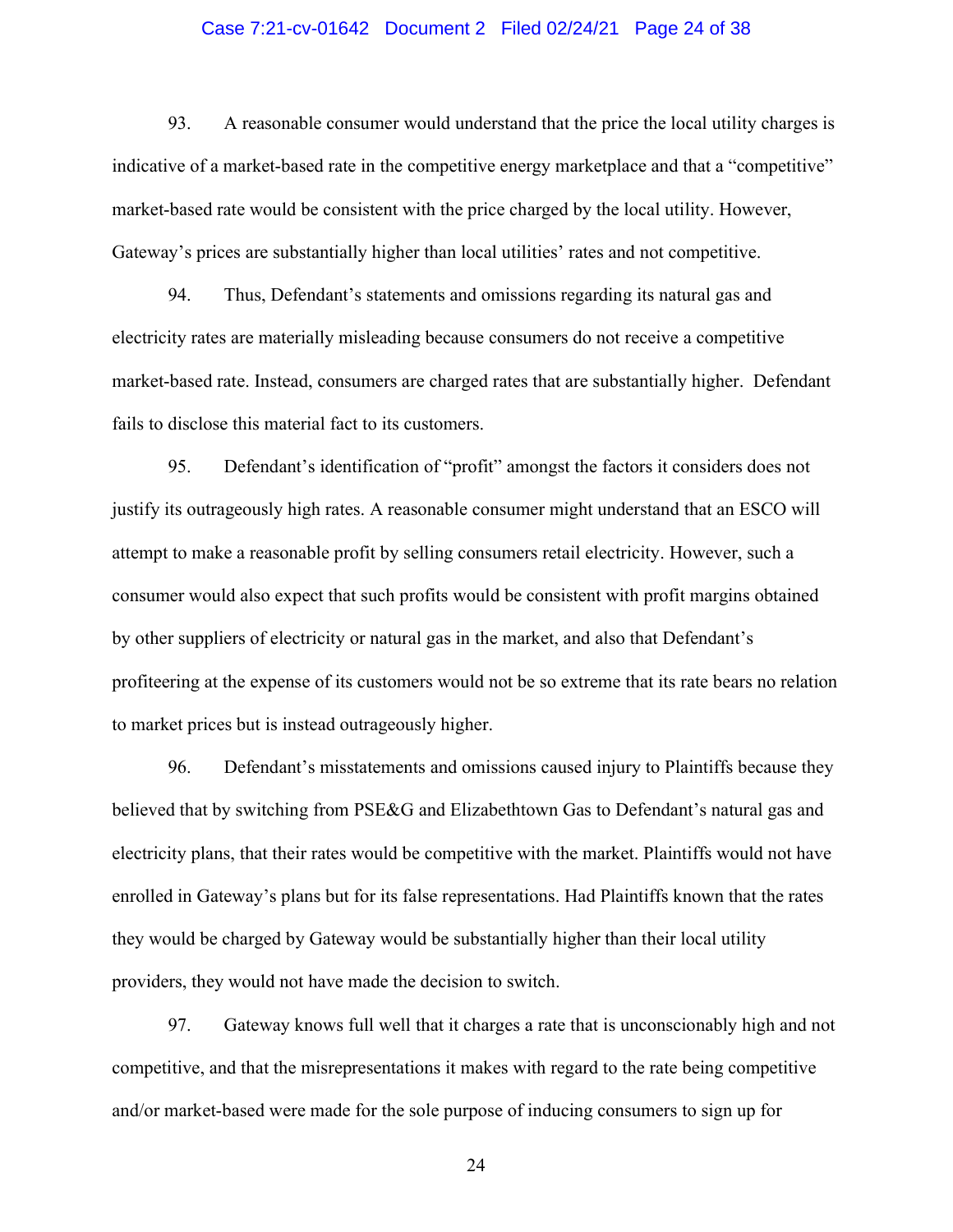### Case 7:21-cv-01642 Document 2 Filed 02/24/21 Page 25 of 38

Gateway's natural gas and/or electricity supply so that it can reap outrageous profits to the direct detriment of consumers without regard to the consequences that high utility bills cause such consumers. As such, Defendant's actions were actuated by actual malice or accompanied by wanton and willful disregard for consumers' well-being.

98. Similarly, other Class members have routinely paid substantially more for their energy supplies since switching to Gateway's natural gas and/or electricity plans.

99. Defendant's violations of the law are applicable to all members of the Class, and Plaintiffs are entitled to have Defendant enjoined from engaging in illegal and deceptive conduct in the future.

## ESTOPPEL FROM PLEADING AND TOLLING OF APPLICABLE STATUTE OF LIMITATIONS

100. Plaintiffs were diligent in bringing this action.

101. Defendant wrongfully concealed material facts regarding the calculation of its Variable Rate in its monthly billing statements to Plaintiffs. As a result, Plaintiffs were ignorant of their causes of action against Gateway.

102. Defendant knowingly and actively misrepresented the variable rate calculations in each and every one of Plaintiffs' subsequent billing statements. Had Defendant not concealed the true nature of its Variable Rate, Plaintiffs would have been on notice of the violation.

103. The information regarding Defendant's calculation of its Variable Rate was at all times exclusively within Gateway's possession and control.

104. Defendant's own documents, as described herein, indicate that it affirmatively misled Plaintiffs and class members regarding how its Variable Rate is calculated.

105. In the face of this evidence, Defendant continues to deny that it misrepresents its variable rate billing, perpetuating its concealment.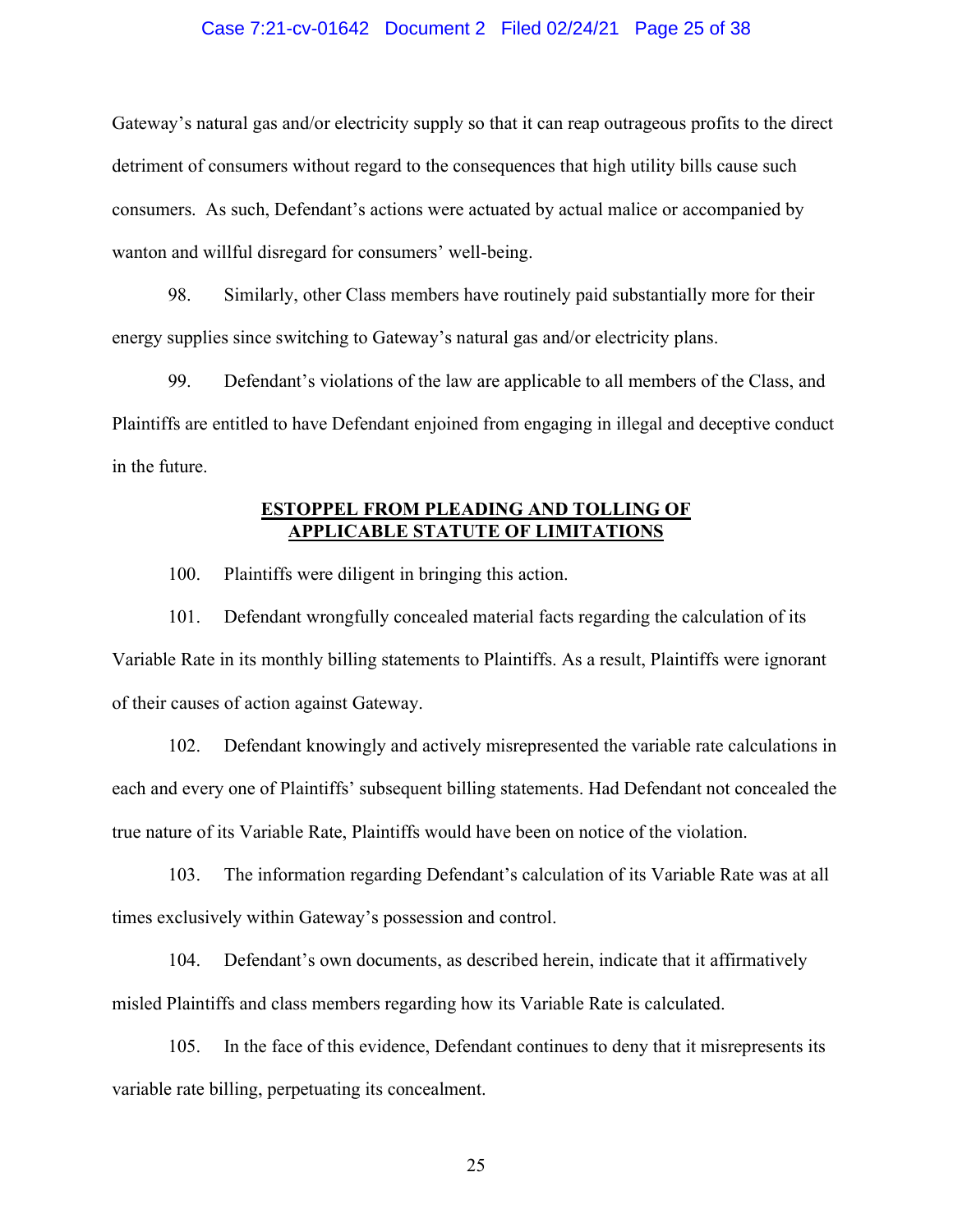### Case 7:21-cv-01642 Document 2 Filed 02/24/21 Page 26 of 38

106. A reasonable consumer in these circumstances would have been unaware of the existence of their cause of action against Defendant.

107. Accordingly, Defendant is estopped from relying on any statutes of limitation or repose due to its acts of concealment. Defendant knowingly misled consumers as to the true nature of its Variable Rate. Defendant knowingly concealed and maintained exclusive control over information concerning the variable rate calculation; Plaintiffs and class members, therefore, could not have reasonably known the method of calculating Gateway's Variable Rate. Thus, Defendant is estopped from relying on any statutes of limitations or repose that might otherwise be applicable to the claims asserted herein.

### CLASS ALLEGATIONS

108. Plaintiffs bring this action on their own behalf and additionally, pursuant to Rule 23(b)(2) and (3) of the Federal Rules of Civil Procedure, on behalf of a class of all Gateway customers in New Jersey, Pennsylvania, Maryland, Virginia, Kentucky, and Ohio, who were on a fixed rate plan at any time and were converted to a variable rate plan for natural gas and/or electricity services from the beginning of any appliable limitations period through the date of class certification (the "Multi-State Class").

109. Plaintiffs also bring this action on their own behalf and additionally, pursuant to Rule 23(b)(2) and (3) of the Federal Rules of Civil Procedure, on behalf of a subclass of New Jersey Gateway customers who were on a fixed rate plan at any time and were converted to a variable rate plan for natural gas and/or electricity services from the beginning of any applicable limitations period through the date of class certification (the "SubClass")

110. Subject to additional information obtained through further investigation and discovery, the foregoing definition of the Classes may be expanded or narrowed by amendment or complaint.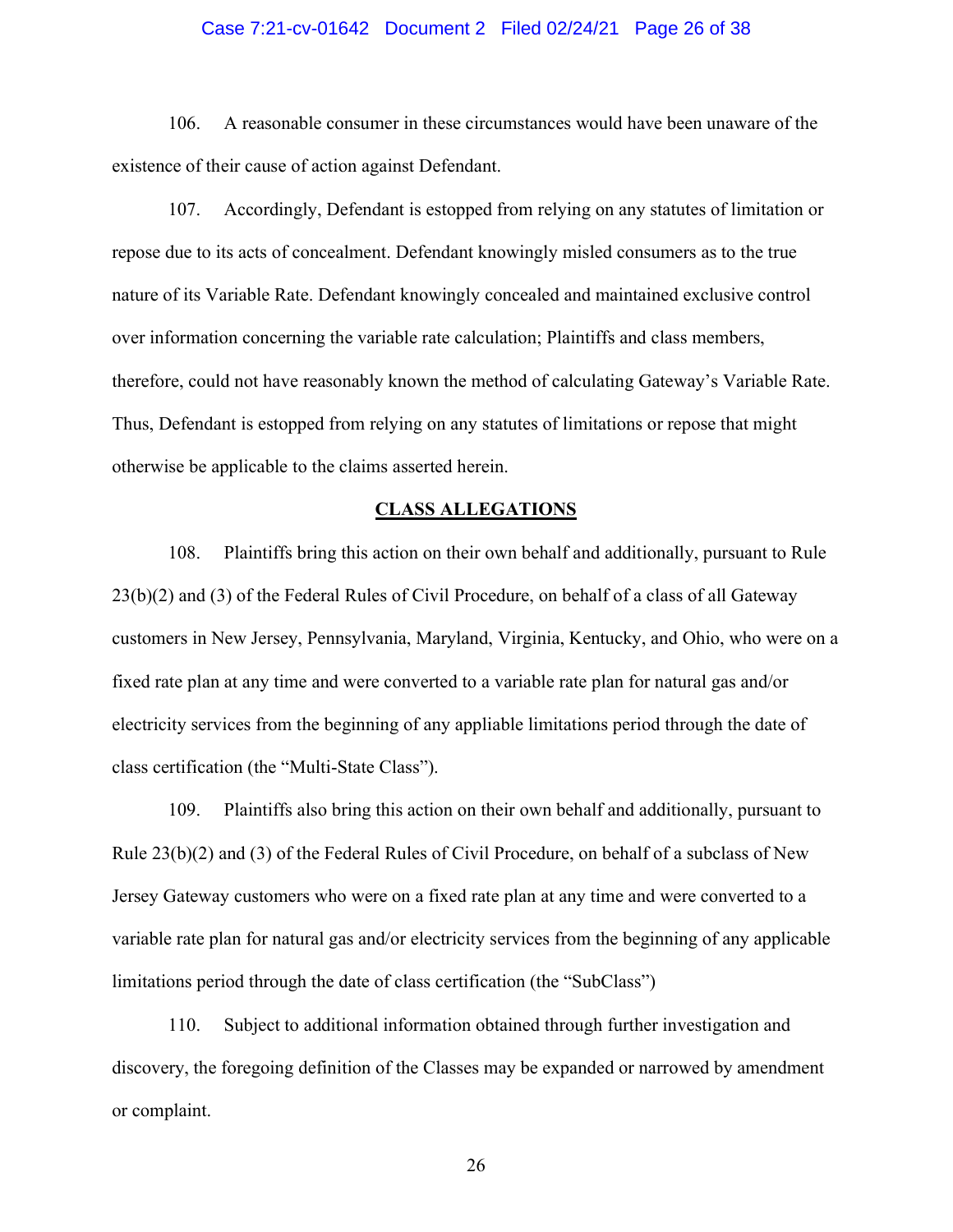### Case 7:21-cv-01642 Document 2 Filed 02/24/21 Page 27 of 38

111. Excluded from the Multi-State Class and Subclass (the "Classes") are Defendant; any parent, subsidiary, or affiliate of Defendant; any entity in which any Defendant has or had a controlling interest, or which Defendant otherwise control or controlled; and any officer, director, legal representative, predecessor, successor, or assignee of a Defendant.

112. This action is brought as a class action for the following reasons:

a. The Classes consist of thousands of persons and are therefore so numerous that joinder of all members, whether otherwise required or permitted, is impracticable;

b. There are questions of law or fact common to the Classes that predominate over any questions affecting only individual members, including:

i. whether Defendant violated state consumer protection laws;

ii. whether Defendant violated N.J.S.A. 56: 8-1 et seq.;

iii. whether Defendant breached its contract with its customers by charging variable rates not based on the specified factors;

iv. whether Defendant breached the covenant of good faith and fair dealing by exercising its unilateral price-setting discretion in bad faith, i.e., to price gouge;

v. whether Defendant violated the Truth-In-Consumer Contract, Warranty, and Notice Act "TCCWNA";

vi. whether Plaintiffs and the Classes have sustained damages and, if so, the proper measure thereof; and

vii. whether Defendant should be enjoined from continuing to charge variable rates not market-based;

c. The claims asserted by Plaintiffs are typical of the claims of the members of the Classes;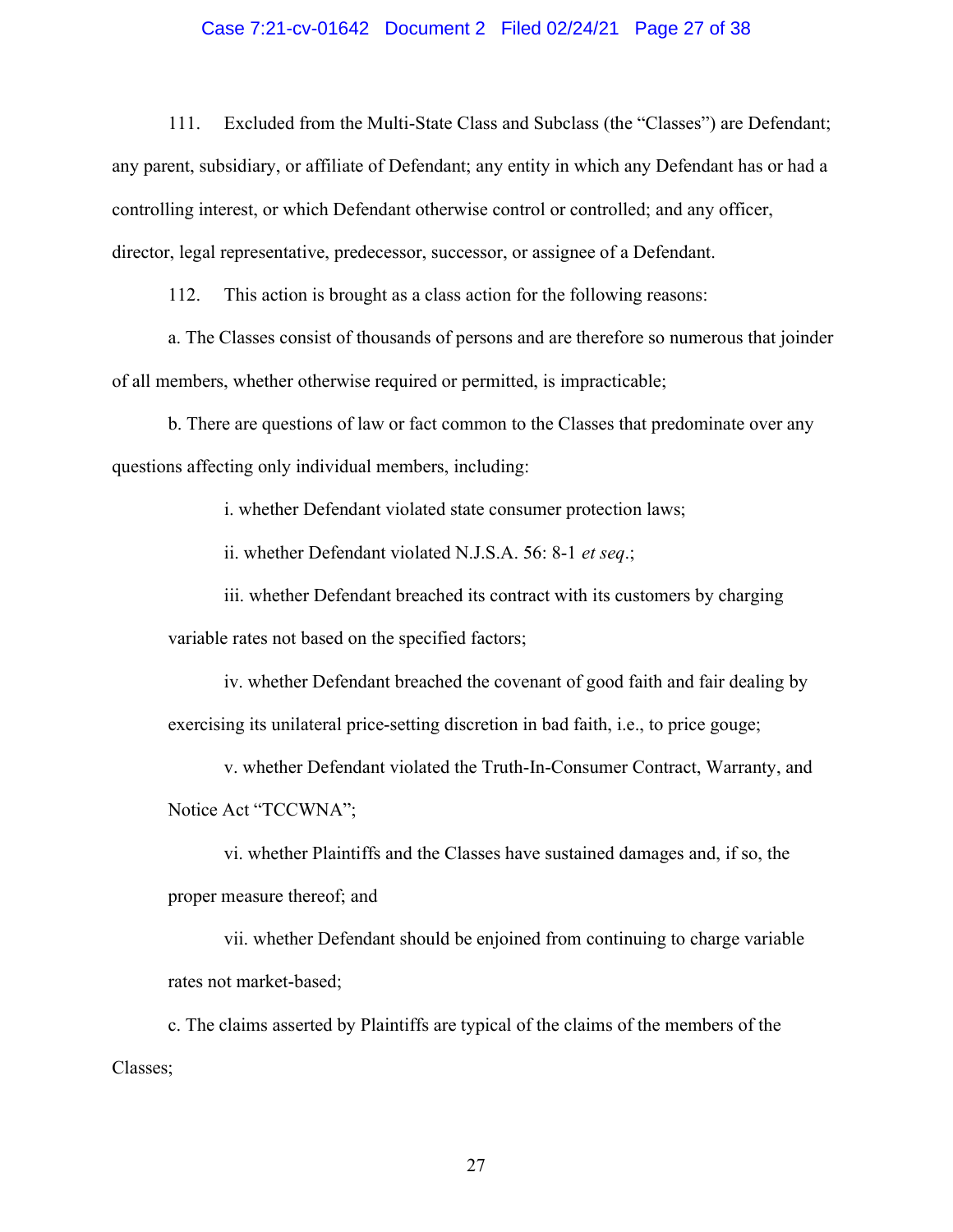### Case 7:21-cv-01642 Document 2 Filed 02/24/21 Page 28 of 38

d. Plaintiffs will fairly and adequately protect the interests of the Classes, and Plaintiffs have retained attorneys experienced in class and complex litigation, including class litigation involving consumer protection and ESCOs;

e. Prosecuting separate actions by individual class members would create a risk of inconsistent or varying adjudications with respect to individual class members that would establish incompatible standards of conduct for Defendant;

f. Defendant has acted on grounds that apply generally to the Classes, namely representing that its variable rates are market-based and "competitive" with the local utilities' rates when Defendant's rates are in fact substantially higher, such that final injunctive relief prohibiting Defendant from continuing its deceptive practices is appropriate with respect to the Classes;

g. A class action is superior to other available methods for the fair and efficient adjudication of the controversy, for at least the following reasons:

i. Absent a class action, Class members as a practical matter will be unable to obtain redress, Defendant's violations of its legal obligations will continue without remedy, additional consumers and purchasers will be harmed, and Defendant will continue to retain its ill-gotten gains;

ii. It would be a substantial hardship for most individual members of the Classes if they were forced to prosecute individual actions;

iii. When the liability of Defendant has been adjudicated, the Court will be able to determine the claims of all members of the Classes;

iv. A class action will permit an orderly and expeditious administration of claims, foster economies of time, effort, and expense and ensure uniformity of decisions;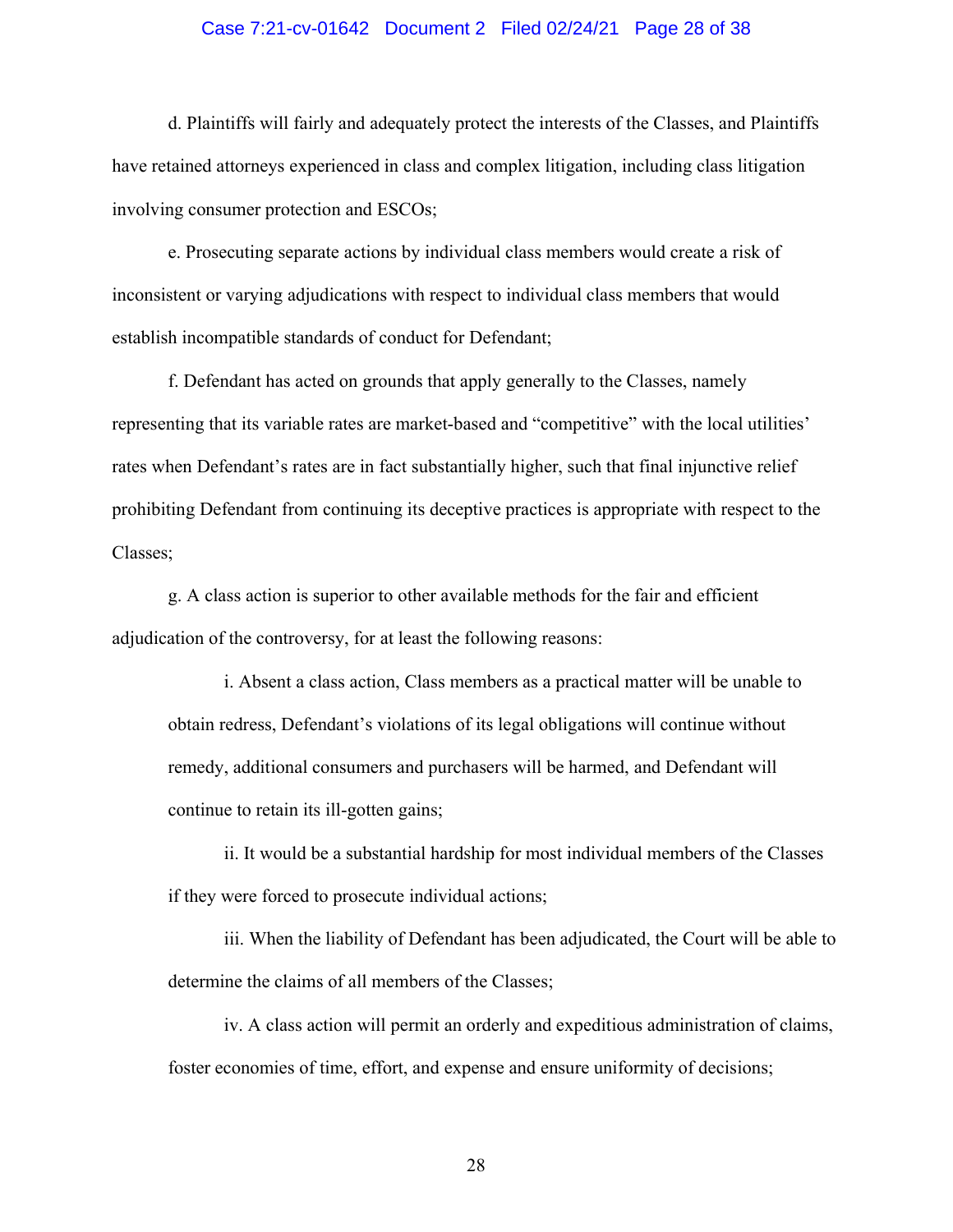v. The lawsuit presents no difficulties that would impede its management by the

Court as a class action; and

vi. Defendant has acted on grounds generally applicable to Class members,

making class-wide monetary and injunctive relief appropriate.

113. Defendant's violations of N.J.S.A. 56: 8-1 *et seq.* are applicable to all members of

the Subclass, and its violations of the common law are applicable to all members of the Multi-

State Class, and Plaintiffs are entitled to have Defendant enjoined from engaging in illegal and

deceptive conduct in the future.

# CLAIMS FOR RELIEF

# COUNT I (Violation of N.J.S.A. 56: 8-1 et seq. on behalf of the Subclass)

114. Plaintiffs repeat and re-allege the preceding allegations as if fully set forth herein.

115. The Consumer Fraud Act prohibits, inter alia:

The act, use or employment by any person of any unconscionable commercial practice, deception, fraud, false pretense, false promise, misrepresentation, or the knowing concealment, suppression, or omission of any material fact with intent that others rely upon such concealment, suppression, or omission, in connection with the sale or advertisement of any merchandise. . . .

N.J.S.A. § 56:8-2.

116. Defendant's misrepresentations and false, deceptive, and misleading statements

and omissions with respect to the rates it charges for electricity and natural gas, as described

above, constitute affirmative misrepresentations in connection with the marketing, advertising,

promotion, and sale of electricity and/or natural gas in violation of the Consumer Fraud Act.

117. Defendant's false, deceptive, and misleading statements and omissions would

have been material to any potential consumer's decision to purchase natural gas and/or electricity

from Defendant.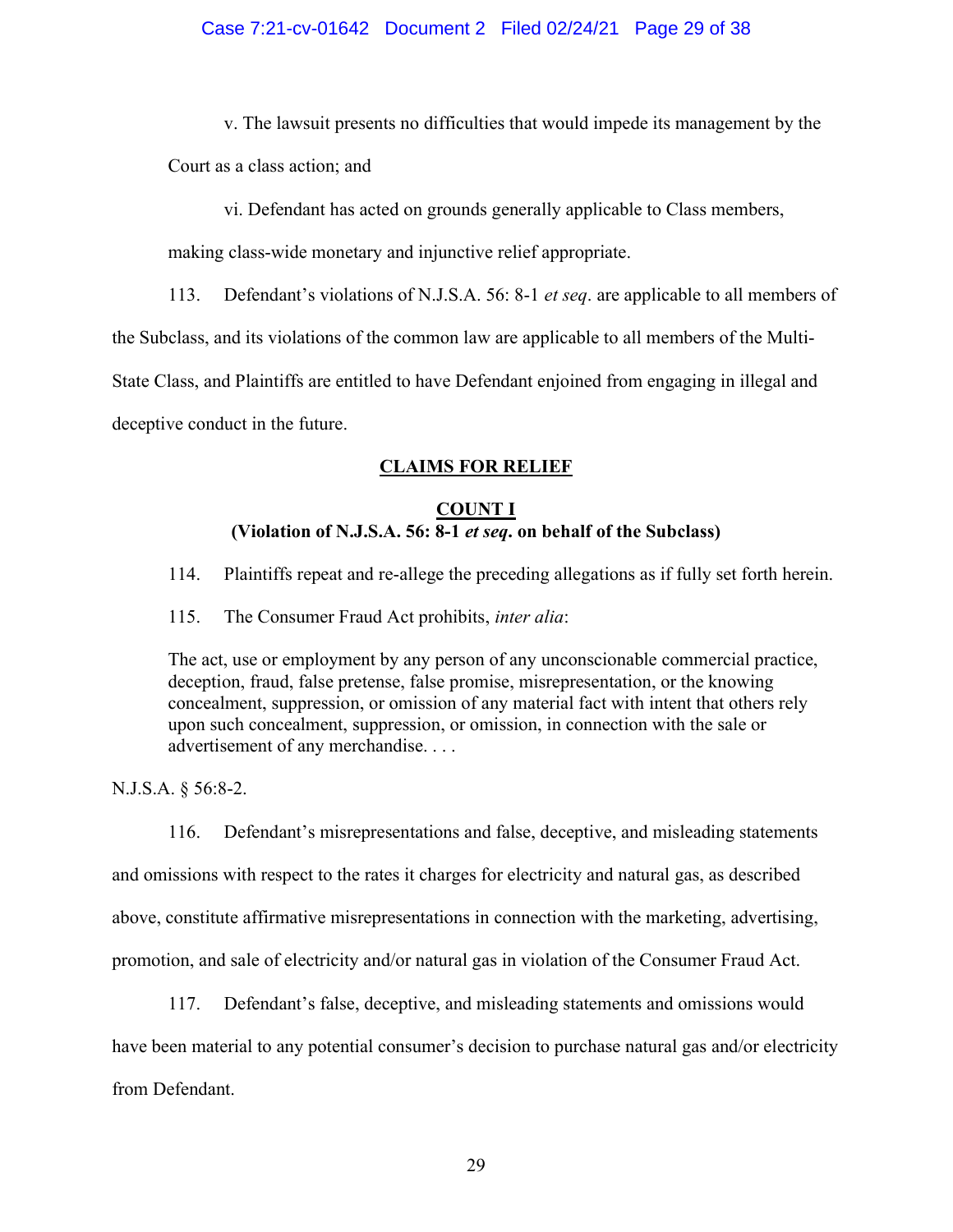### Case 7:21-cv-01642 Document 2 Filed 02/24/21 Page 30 of 38

118. Defendant also failed to inform customers that its variable rates for natural gas and/or electricity are substantially higher than those offered by their local utility and thus not competitive with rates available in the energy marketplace. That information would have been material to any consumer deciding whether to purchase natural gas and/or electricity from Defendant.

119. Defendant knew at the time it promised its prospective customers that they would be charged a competitive variable rate that was market-based that this promise was false.

120. Defendant mispresented in its renewal and welcome letters that its rates were "competitive" when in the fact, they were not. Each letter sent by Defendant stating that Defendant's rates will be "competitive" is a violation of the CFA. Defendant continued to violate the CFA by continuing to send out letters to Plaintiffs and members of the Subclass from, upon information and belief, as early as 2010 through the present mispresenting that its rates would be "competitive" when they were not.

121. Defendant made these false, deceptive, and misleading statements and omissions with the knowledge and intent that consumers rely upon such statements.

122. Defendant's intentional concealments are designed to deceive current and prospective variable rate customers into believing that its rates will be competitive and also market-based and the specified factors set forth in Defendant's Terms & Conditions. By concealing its actual pricing strategy (i.e., maximizing price gouging), Defendant benefits from reliance and deprives consumers from informed purchasing decisions and savings.

123. Defendant's affirmative conduct and omissions constitute unlawful practices beyond a mere breach of contract. Rather, Defendant's practices are unconscionable and outside the norm of reasonable business practices.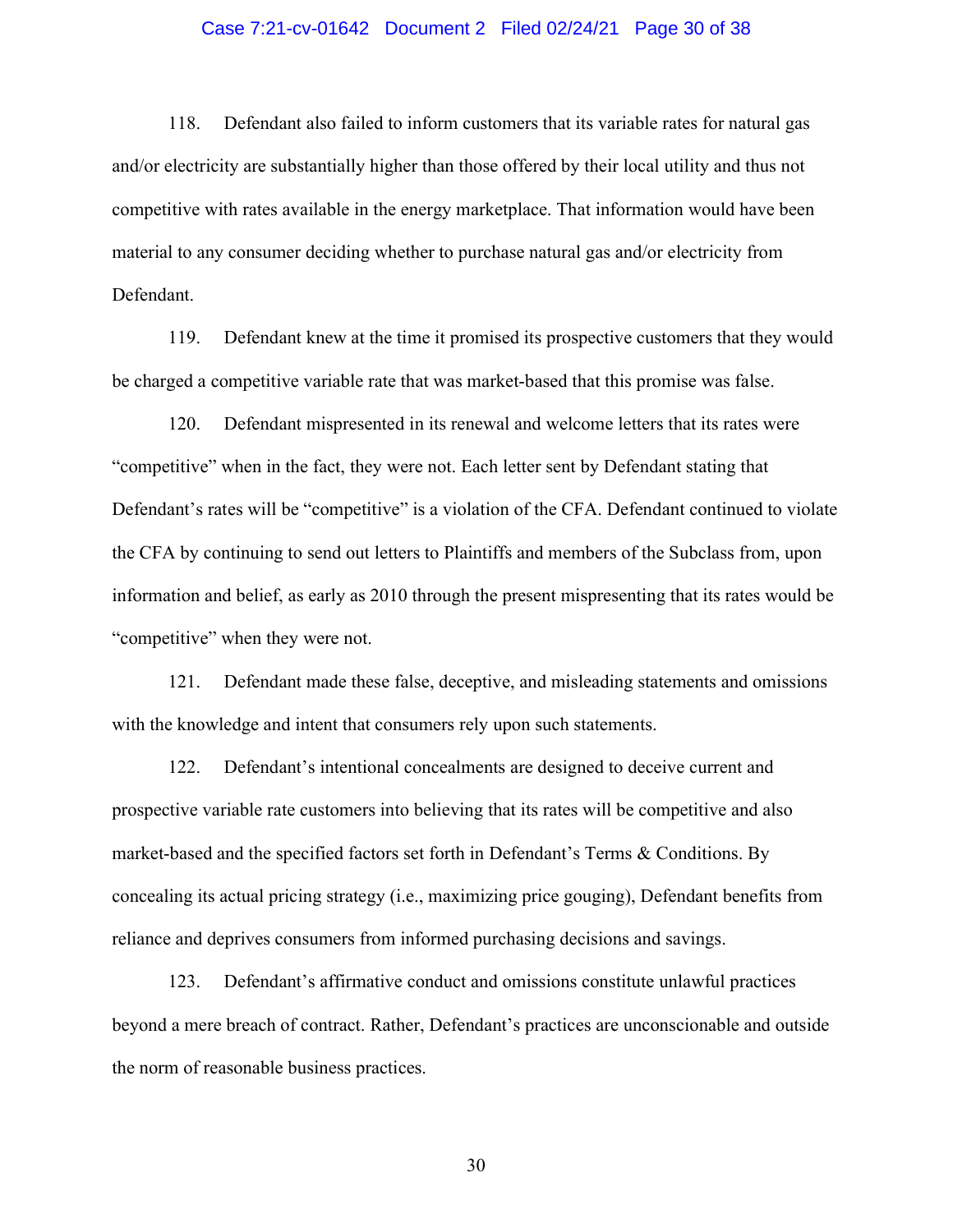### Case 7:21-cv-01642 Document 2 Filed 02/24/21 Page 31 of 38

124. Plaintiffs and the other members of the Subclass entered into agreements to purchase electricity and/or natural gas from Defendant for personal use and suffered ascertainable loss as a direct and proximate result of Defendant's actions in violation of the Consumer Fraud Act.

125. As a consequence of Defendant's wrongful actions, Plaintiffs and the other members of the Subclass suffered an ascertainable loss of monies based on the difference in the rates they were charged versus the rates they would have been charged had Defendant charged competitive market-based rates and the factors, as specified in its Terms & Conditions, or had they not switched to Defendant from their previous utility provider.

126. Plaintiffs and the other members of the Subclass suffered an ascertainable loss caused by Defendant's misrepresentations and omissions because they would not have entered into agreements to purchase natural gas and/or electricity from Defendant if the true facts concerning its rates had been known.

127. By reason of the foregoing, Defendant is liable to Plaintiffs and the other members of the Subclass for trebled compensatory damages, punitive damages, attorneys' fees, and the costs of this suit. N.J.S.A. §§ 56:8-2.11, 8-2.12, 8-19.

128. Defendant knows full well that it charges a rate that is unconscionably high, and the misrepresentations it makes with regard to the rate being "competitive" and market-based are made for the sole purpose of inducing consumers to sign up for Gateway's electricity and/or natural gas supply so that it can reap outrageous profits to the direct detriment of New Jersey consumers without regard to the consequences that high utility bills cause such consumers. As such, Defendant's actions are unconscionable and actuated by bad faith, lack of fair dealing, actual malice, or accompanied by wanton and willful disregard for consumers' well-being.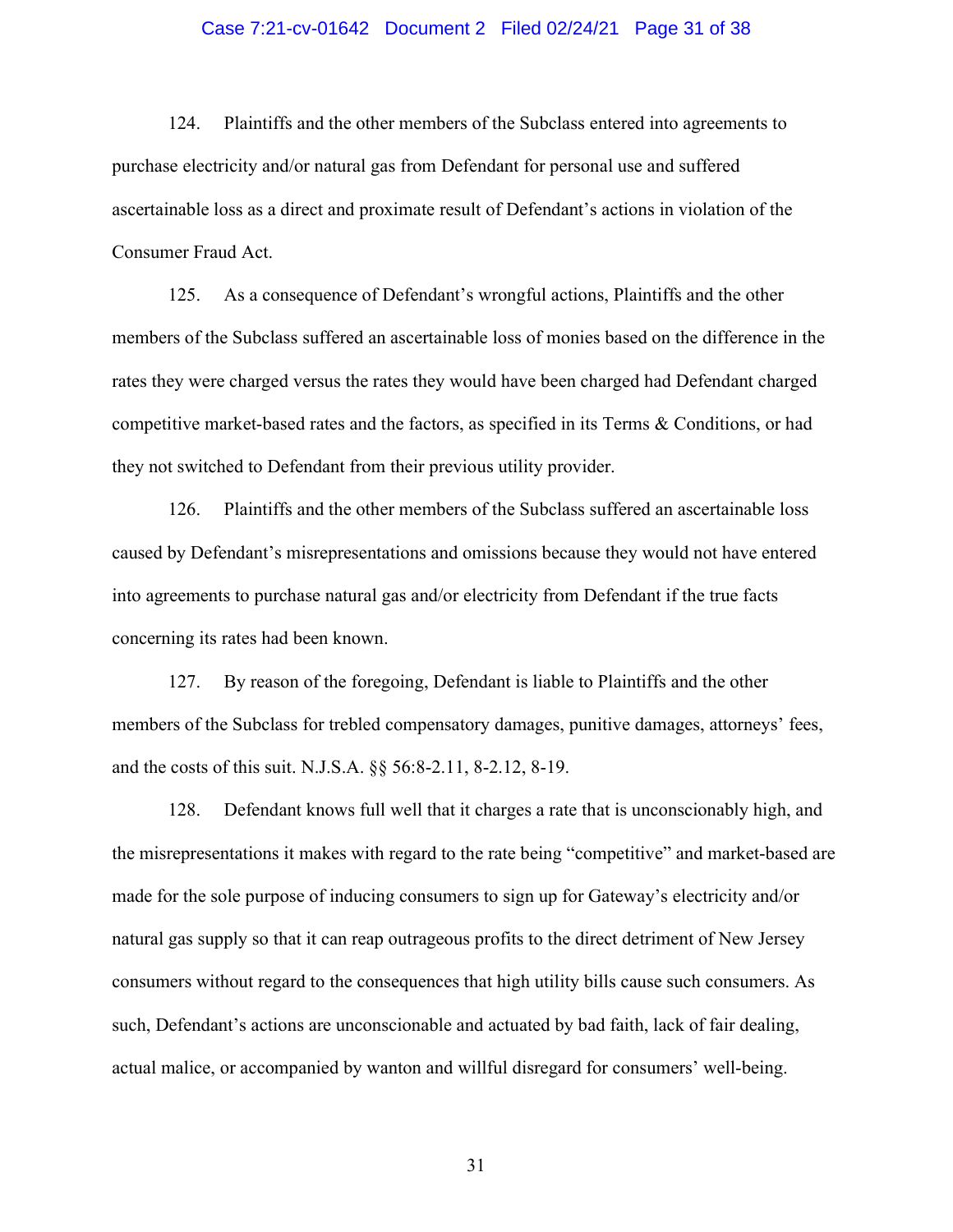### Case 7:21-cv-01642 Document 2 Filed 02/24/21 Page 32 of 38

Defendant is therefore additionally liable for punitive damages, in an amount to be determined at trial.

129. As a result of Defendant's breach, Defendant is liable to Plaintiffs and other Subclass members for actual damages in an amount to be determined at trial and attorneys' fees.

## COUNT II (Violation of Materially Identical State Consumer Protection Statutes on Behalf of the Multi-State Class)

130. Plaintiffs repeat and re-allege the preceding allegations as if fully set forth herein.

131. Defendant is engaged in trade and commerce as it supplies electricity and/or natural gas to residential customers in New Jersey, Pennsylvania, Maryland, Virginia, Kentucky, and Ohio.

132. Defendant's representations that its variable rates were (1) competitive; and (2) market-based, when they were not, were material to a reasonable consumer and likely to affect consumer decisions and conduct.

133. Defendant has used and employed unfair methods of competition and unfair or deceptive acts or practices in the conduct of trade or commerce.

134. Defendant's acts and practices are immoral, unethical, oppressive and unscrupulous.

135. Defendant's conduct is substantially injurious to consumers. Such conduct has, and continues to cause, substantial injury to consumers because consumers would not have signed up for Defendant's variable rate plan but for Defendant's misrepresentation that its variable rates were (1) competitive; and (2) market based. Consumers have thus overpaid for the electricity and/or natural gas from Defendant, and such injury not outweighed by any countervailing benefits to consumers or competition.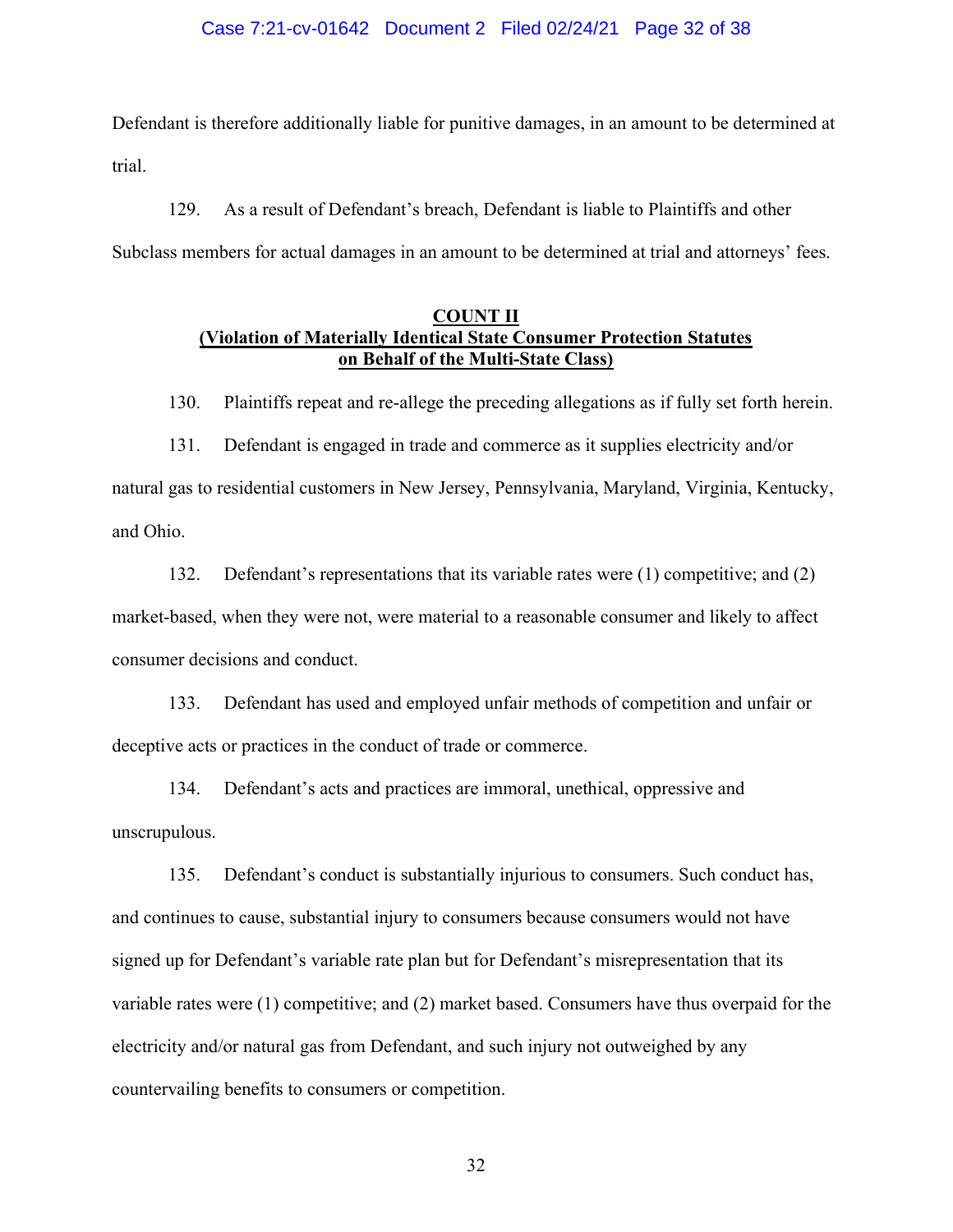### Case 7:21-cv-01642 Document 2 Filed 02/24/21 Page 33 of 38

136. No benefit to consumers or competition results from Defendant's conduct. Since reasonable consumers are deceived by Defendant's representations and injured as a result, consumers could not have reasonably avoided such injury.

137. The foregoing unfair and deceptive practices directly, foreseeably and proximately caused Plaintiffs and the Multi-State Class to suffer an ascertainable loss when they paid variable rates that were not competitive and above market-based rates.

138. The practices discussed above all constitute unfair competition or unfair, unconscionable, deceptive, or unlawful acts or business practices in violation of at least the following state consumer protection statutes:

- (a) New Jersey Consumer Fraud Act, N.J. Stat. Ann. § 56:8-1 et seq.;
- (b) Pennsylvania Unfair Trade Practices and Consumer Protection Law, 73 P.S. §§201-1, et seq.;
- (c) Maryland Consumer Protection Act, Commercial Law Art. Md. Ann. Code, §§ 13-101 et seq.;
- (d) Virginia Consumer Protection Act, Va. Code Ann §§ 59.1-196 et seq.;
- (e) Kentucky Consumer Protection Act, Ky. Rev. Stat. Ann. §§ 367.110 et seq.; and
- (f) Ohio's Consumers Sales Practice Act, Ohio Revised Code  $\S 1345$  et seq.

139. Defendant mispresented in its renewal and welcome letters that its rates were "competitive" when in the fact, they were not. Each letter sent by Defendant stating that Defendant's rates will be "competitive" is a violation of the consumer protection statutes involved herein. Defendant continued to violate the consumer protection statutes invoked herein by continuing to send out letters to Plaintiffs and members of the Multi-State Class from, upon information and belief, as early as 2010 through the present mispresenting that its rates would be "competitive" when they were not.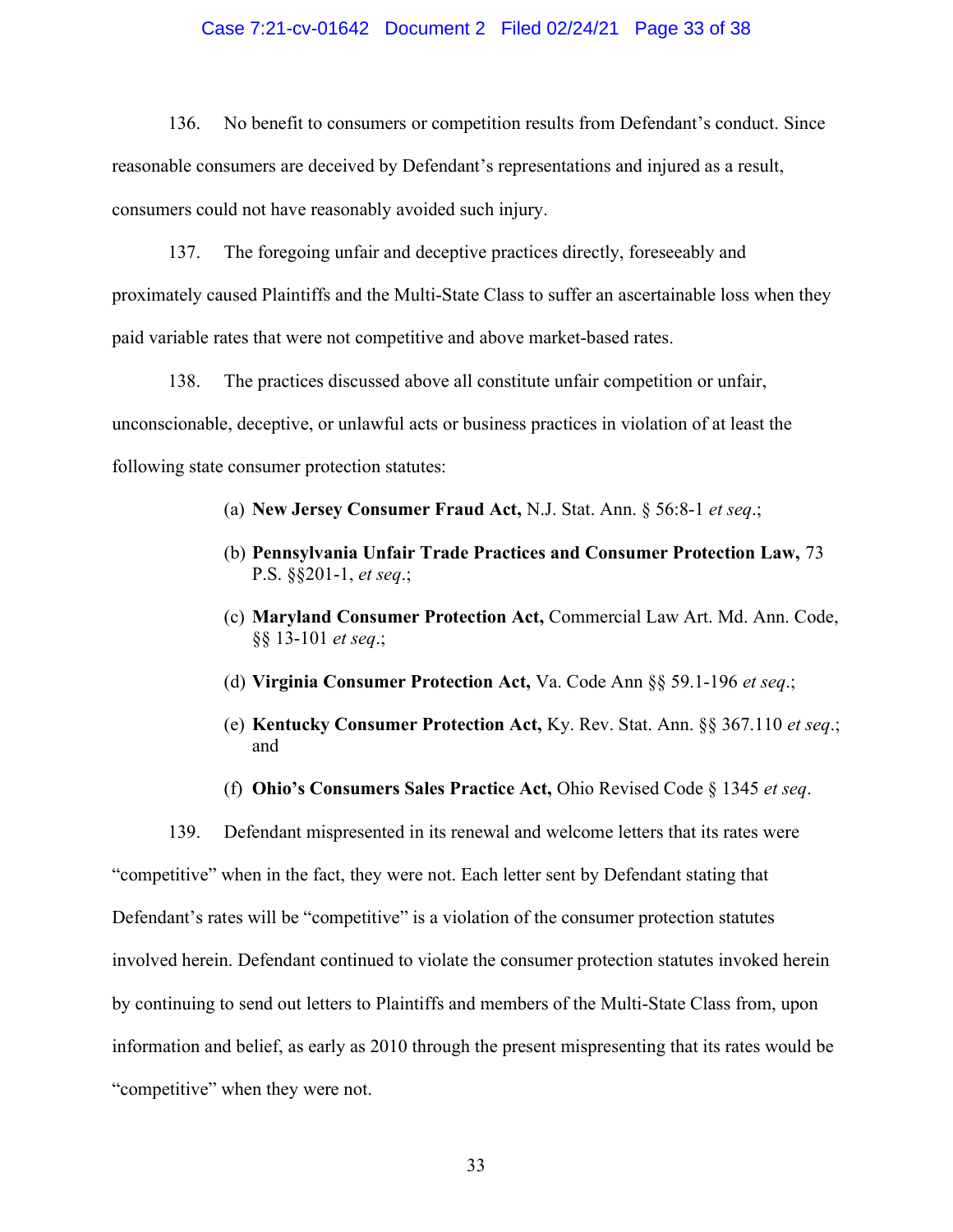### Case 7:21-cv-01642 Document 2 Filed 02/24/21 Page 34 of 38

140. The foregoing unfair and deceptive practices directly, foreseeably and

proximately caused Plaintiffs and the Multi-State Class to suffer an ascertainable loss when they variable rates that were not competitive and above market-based rates.

141. Plaintiffs and the Multi-State Class are entitled to recover damages and other appropriate relief, as alleged below.

## COUNT III (Breach of Contract on behalf of the Multi-State Class)

142. Plaintiffs repeat and re-allege the preceding allegations as if fully set forth herein.

143. Upon information and belief, Gateway customers in the Multi-State Class have customer agreements whose variable rate terms are substantially similar.

144. Plaintiffs and the other members of the Class entered into valid contracts with Defendant for the provision of natural gas and/or electricity.

145. Pursuant to the Agreement, Defendant agreed to charge a market-based variable rate for electricity and/or natural gas based on in particular, the prices charged by local utility companies in the marketplace.

146. Pursuant to the Agreement, Plaintiffs and the other members of the Class paid the variable rates charged by Defendant for natural gas and/or electricity.

147. However, Defendant failed to perform its obligations under the Agreement to charge market-based rates. Indeed, Defendant charged a variable rate for electricity and/or natural gas that was untethered from the factors upon which the parties agreed the rate would be based.

148. Plaintiffs and the other members of the Class were damaged as a result because they were billed for and paid for a rate for natural gas and/or electricity that was higher than it would have been had Defendant based its rates on the agreed upon factors.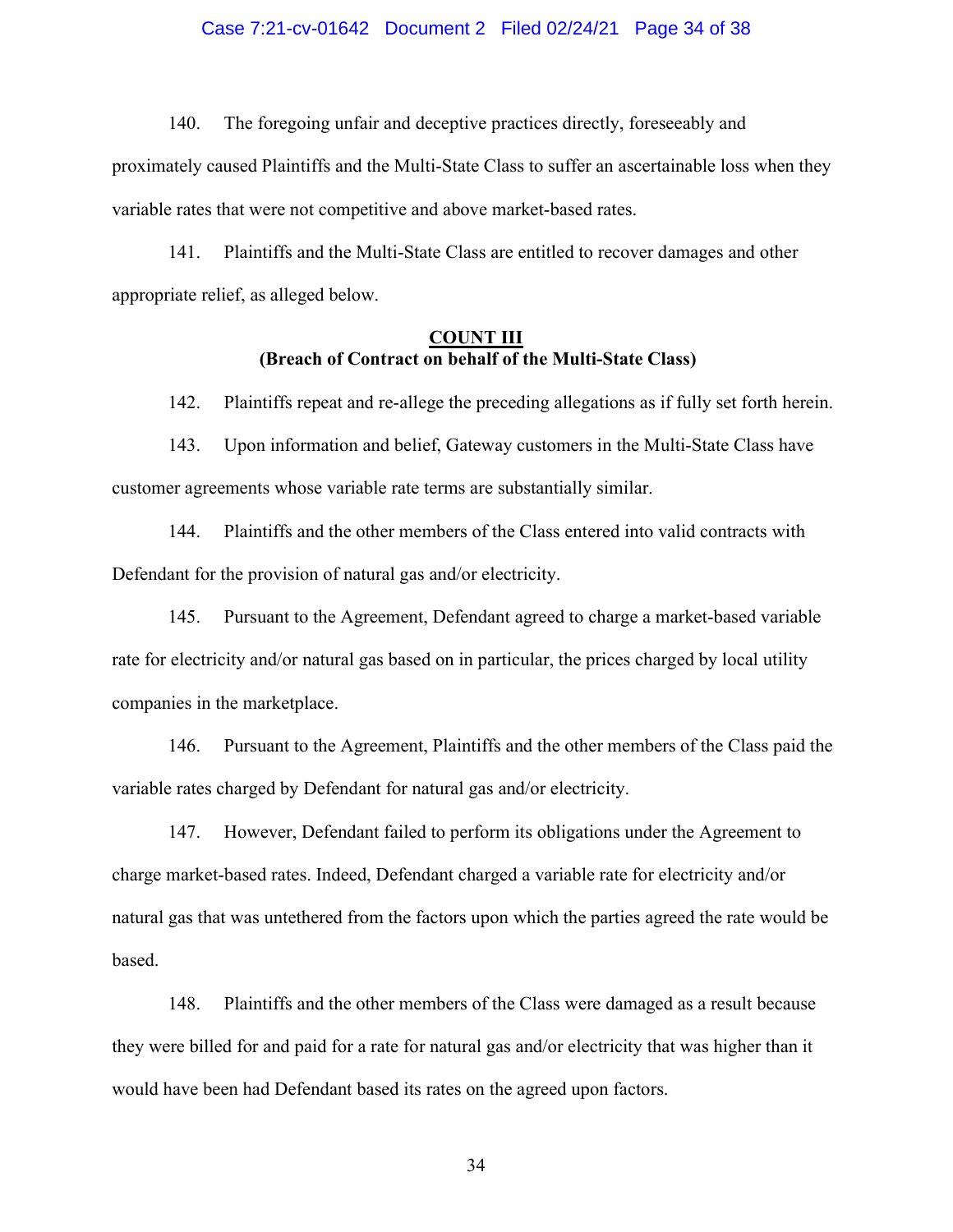### Case 7:21-cv-01642 Document 2 Filed 02/24/21 Page 35 of 38

149. By reason of the foregoing, Defendant is liable to Plaintiffs and the other members of the Class for the damages that they have suffered as a result of Defendant's actions, the amount of such damages to be determined at trial, plus attorneys' fees.

## COUNT IV (Breach of Implied Covenant of Good Faith and Fair Dealing on behalf of the Multi-State Class)

150. Plaintiffs repeat and re-allege the preceding allegations as if fully set forth herein.

151. Every contract contains an implied covenant of good faith and fair dealing in the performance and enforcement of the contract. The implied covenant is an independent duty and may be breached even if there is no breach of a contract's express terms.

152. Under the contract, Defendant had unilateral discretion to set competitive, marketbased variable rates for natural gas and/or electricity, and other factors, such as the amount of profit Defendant hoped to earn from the sale of natural gas and/or electricity in a customer's utility area.

153. Plaintiffs reasonably expected that the variable rates for natural gas and/or electricity would, notwithstanding Defendant's profit goals, would be competitive and reflect the rates otherwise available in the energy marketplace, including local utilities' rates, for natural gas and electricity and that Defendant would refrain from price gouging. Without these reasonable expectations, Plaintiffs and other members of the Class would not have agreed to buy natural gas and/or electricity from Defendant.

154. Defendant breached the implied covenant of good faith and fair dealing by arbitrarily and unreasonably exercising its unilateral rate-setting discretion to price gouge and frustrate Plaintiffs and other Class members' reasonable expectations that the variable rates for natural gas and/or electricity would be competitive and market-based.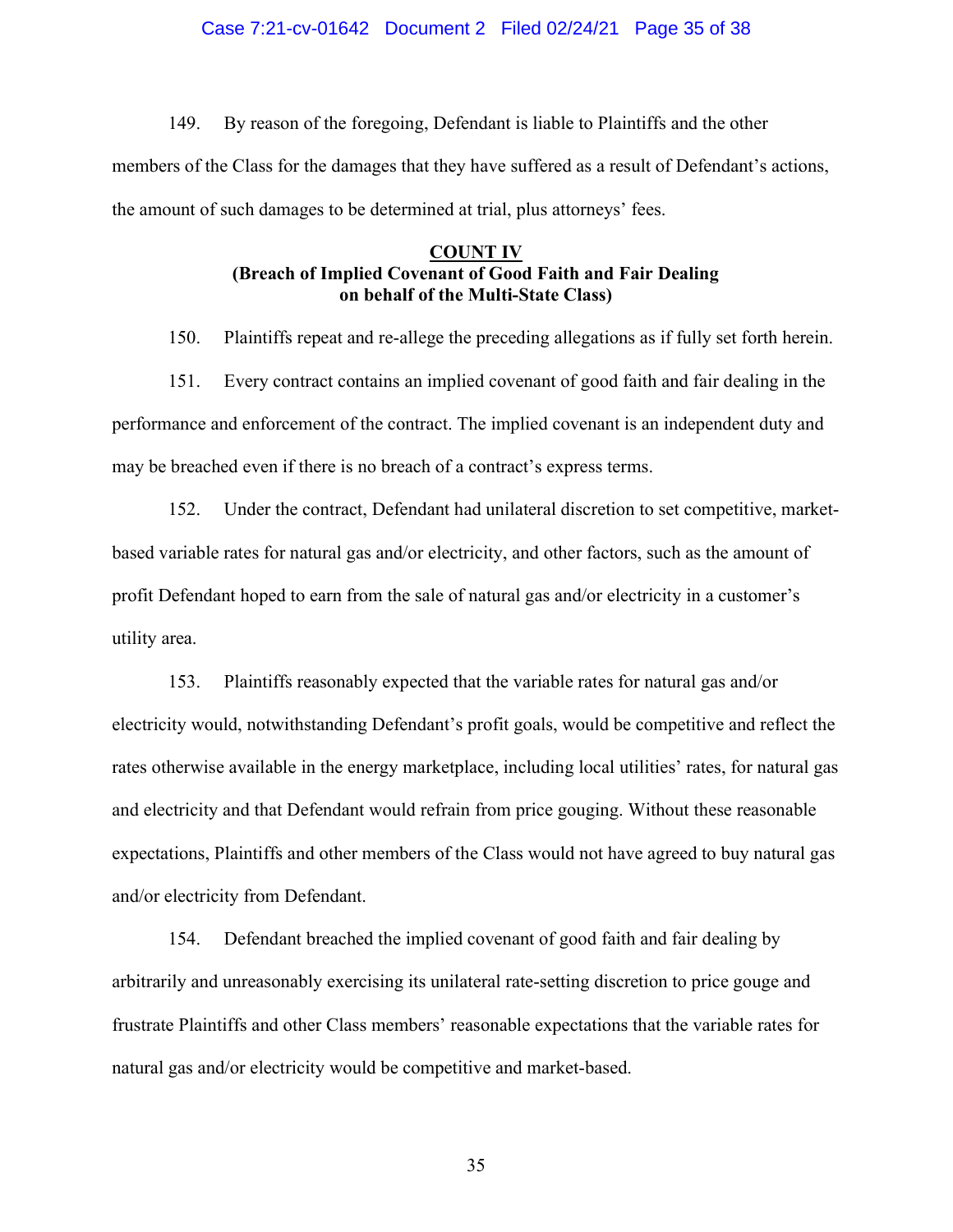155. As a result of Defendant's breach, Defendant is liable to Plaintiffs and other members of the Class for actual damages in an amount to be determined at trial and attorneys' fees.

### COUNT V

# (Violation of the Truth-In-Consumer Contract, Warranty, and Notice Act "TCCWNA", N.J.S.A. § 56:12-15, on behalf of the SubClass)

156. Plaintiffs repeat and re-allege the preceding allegations as if fully set forth herein.

157. Plaintiffs and those similarly situated are "consumers" within the meaning of N.J.S.A. § 56:12-15.

158. Defendant is a "seller" within the meaning of N.J.S.A. §§ 56:12-15 and -17.

159. Defendant violated the TCCWNA with respect to Plaintiffs and the SubClass by inducing Plaintiffs and the members of the Putative SubClass to switch electric suppliers to Defendant using tactics that violate the CFA, as alleged above and in Count I. Thus, Defendant violated Plaintiffs' and the Putative SubClass Members' clearly established legal rights or responsibilities of Defendant under the CFA and, therefore, Defendant violated the TCCWNA.

160. As a result of Defendant's violations of the TCCWNA, Plaintiffs and those similarly situated are entitled to statutory damages of not less than \$100 for each of Defendant's TCCWNA violations, as provided by N.J.S.A. § 56:12-17.

### PRAYER FOR RELIEF

WHEREFORE, Plaintiffs respectfully request that the Court:

- (a) Issue an order certifying the Classes defined above, appointing the Plaintiffs as Class representatives, and designating their attorneys as Class Counsel;
- (b) Find that Defendant has committed the violations of law alleged herein;
- (c) Enter an order granting monetary relief and actual damages on behalf of the Classes;
- (d) Enter an order granting all appropriate relief on behalf of the Classes;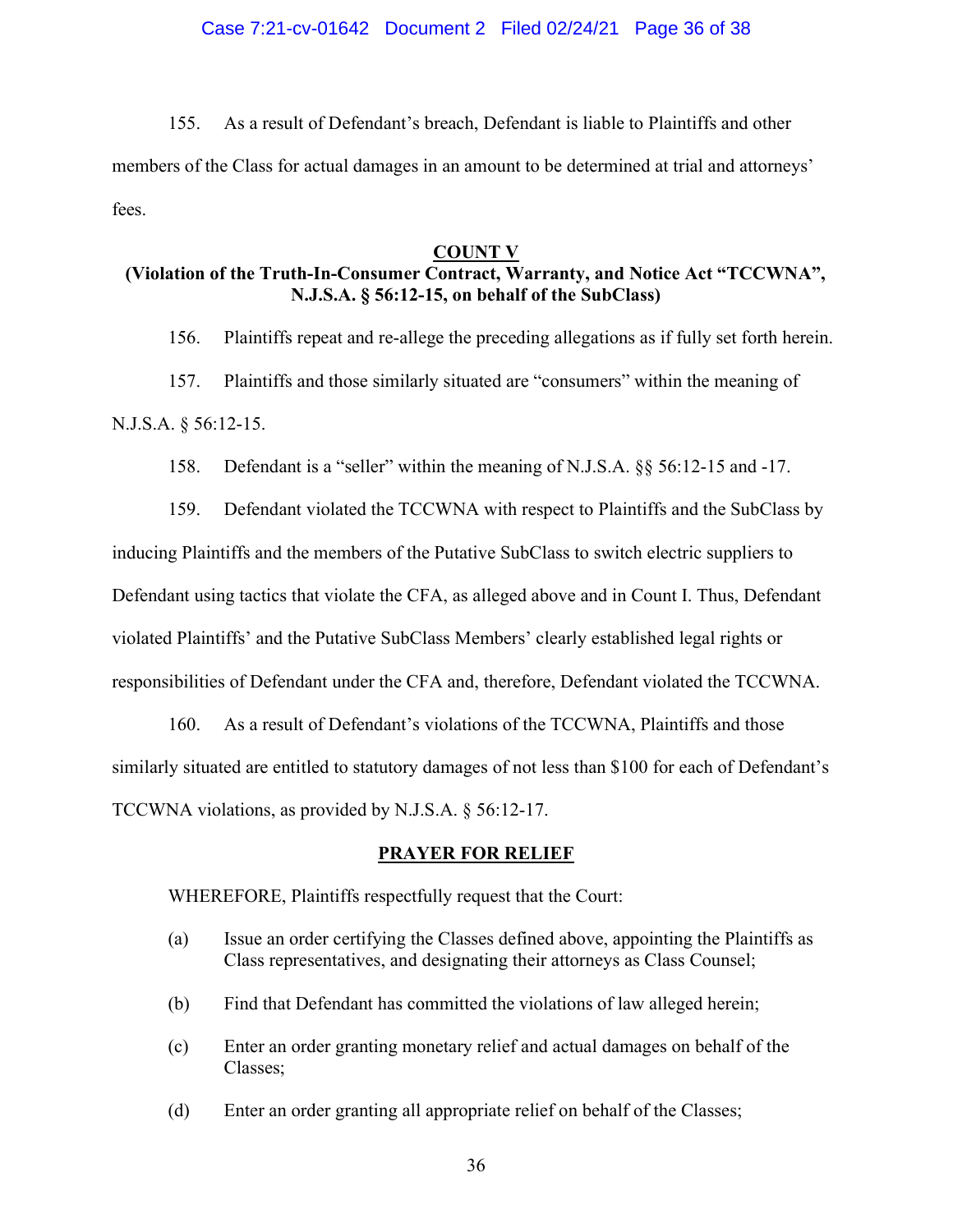- (e) Render an award of compensatory damages, the amount of which is to be determined at trial;
- (f) Enter judgment including interest, costs, reasonable attorneys' fees, costs, and expenses; and
- (g) Grant all such other relief as the Court deems appropriate.

# JURY TRIAL DEMANDED

Plaintiffs hereby demand a trial on all issues so triable.

Dated: February 24, 2021 Respectfully Submitted By:

# SHUB LAW FIRM LLC

/s/ Jonathan Shub Jonathan Shub (N.Y. Bar # 4747739) Kevin Laukaitis\* 134 Kings Hwy. E., 2nd Floor Haddonfield, NJ 08033 Tel: (856) 772-7200 Fax: (856) 210-9088 jshub@shublawyers.com klaukaitis@shublawyers.com

 Troy M. Frederick\* Beth A. Frederick \* FREDERICK LAW GROUP, PLLC 836 Philadelphia Street Indiana, PA 15701 Tel: (724) 801-8555 Fax: (724) 801-8358 TMF@FrederickLG.com BAF@FrederickLG.com

Keith T. Vernon\* Andrew Knox\* TIMONEY KNOX, LLP 1717 K Street, NW, Suite 900 Washington, DC 20006 KVernon@timoneyknox.com aknox@timoneyknox.com